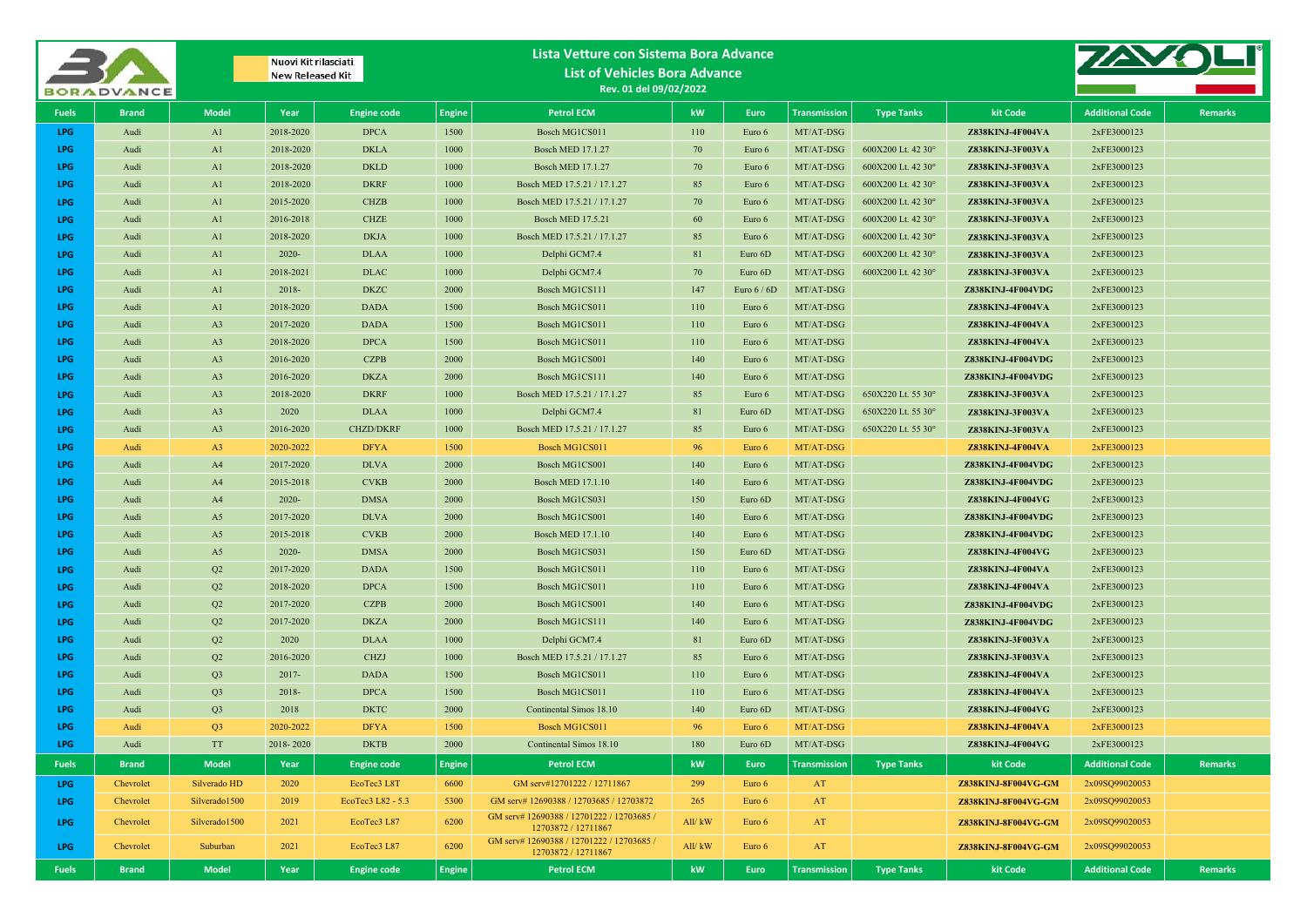|              | <b>BORADVANCE</b> |                | Nuovi Kit rilasciati<br><b>New Released Kit</b> |                                   |               | Lista Vetture con Sistema Bora Advance<br><b>List of Vehicles Bora Advance</b><br>Rev. 01 del 09/02/2022 |       |         |                     |                   |                  |                                                 |                                                                                                      |
|--------------|-------------------|----------------|-------------------------------------------------|-----------------------------------|---------------|----------------------------------------------------------------------------------------------------------|-------|---------|---------------------|-------------------|------------------|-------------------------------------------------|------------------------------------------------------------------------------------------------------|
| <b>Fuels</b> | <b>Brand</b>      | <b>Model</b>   | Year                                            | <b>Engine code</b>                | <b>Engine</b> | <b>Petrol ECM</b>                                                                                        | kW    | Euro    | <b>Transmission</b> | <b>Type Tanks</b> | kit Code         | <b>Additional Code</b>                          | <b>Remarks</b>                                                                                       |
| <b>LPG</b>   | Citroen           | Berlingo       |                                                 | 2018-2020 EB2ADT / EB2ADTS (HN05) | 1200          | VD56.1                                                                                                   | 81/96 | Euro 6d | MT/AT               | 600x200 Lt.47 0°  | Z838KINJ-3F003VA | 1x 09SQ99020055<br>1x E06024513                 | Valve Care 1xE5911155 or<br>Valve Protection<br>1x09SQ99070001-<br>Obbligatorio, Mandatory           |
| <b>LPG</b>   | Citroen           | Berlingo       | 2015-2020                                       | EB2DT/HN01                        | 1200          | VD46.1 / VD56.1                                                                                          | 81    | Euro 6  | MT/AT               |                   | Z838KINJ-3F003VA | 1x 09SQ99020055<br>1x E06024513                 | Valve Care 1xE5911155 or<br>Valve Protection<br>1x09SQ99070001-<br>Obbligatorio, Mandatory           |
| <b>LPG</b>   | Citroen           | C <sub>3</sub> |                                                 | 2018-2020 EB2ADT / EB2ADTS (HN05) | 1200          | VD56.1                                                                                                   | 81/96 | Euro 6d | MT/AT               | 600X200 Lt.42 30° | Z838KINJ-3F003VA | 1x 09SQ99020055<br>1x E06024513                 | Valve Care 1xE5911155 or<br>Valve Protection<br>$1x09SO99070001 -$<br>Obbligatorio, Mandatory        |
| <b>LPG</b>   | Citroen           | C <sub>3</sub> | 2014-2020                                       | EB2DT/HN01 &<br>EB2DTS/HN02       | 1200          | VD46.1 / VD56.1                                                                                          | 81/96 | Euro 6  | MT/AT               |                   | Z838KINJ-3F003VA | 1x 09SQ99020055<br>1x E06024513                 | Valve Care 1xE5911155 or<br><b>Valve Protection</b><br>$1x09SO99070001 -$<br>Obbligatorio, Mandatory |
| <b>LPG</b>   | Citroen           | C4             |                                                 | 2018-2020 EB2ADT / EB2ADTS (HN05) | 1200          | VD56.1                                                                                                   | 81/96 | Euro 6d | MT/AT               | 650X220 Lt.55 30° | Z838KINJ-3F003VA | 1x 09SQ99020055<br>1x E06024513                 | Valve Care 1xE5911155 or<br>Valve Protection<br>$1x09SO99070001 -$<br>Obbligatorio, Mandatory        |
| <b>LPG</b>   | Citroen           | C4             | 2014-2020                                       | EB2DT/HN01 &<br>EB2DTS/HN02       | 1200          | VD46.1 / VD56.1                                                                                          | 81/96 | Euro 6  | MT/AT               |                   | Z838KINJ-3F003VA | 1x 09SQ99020055<br>1x E06024513                 | Valve Care 1xE5911155 or<br>Valve Protection<br>$1x09SO99070001 -$<br>Obbligatorio, Mandatory        |
| <b>LPG</b>   | Citroen           | C <sub>5</sub> | 2018-2020                                       | EB2ADTS (HN05)                    | 1200          | VD56.1                                                                                                   | 96    | Euro 6d | MT/AT               | 650X220 Lt.55 30° | Z838KINJ-3F003VA | 1x 09SQ99020055<br>1x E06024513                 | Valve Care 1xE5911155 or<br>Valve Protection<br>$1x09SQ99070001 -$<br>Obbligatorio, Mandatory        |
| <b>LPG</b>   | Citroen           | DS3            | 2014-2015                                       | EB2DT/HN01 &<br>EB2DTS/HN02       | 1200          | VD46.1 / VD56.1                                                                                          | 81/96 | Euro 6  | MT/AT               |                   | Z838KINJ-3F003VA | 1x 09SQ99020055<br>1x E06024513                 | Valve Care 1xE5911155 or<br>Valve Protection<br>$1x09SO99070001 -$<br>Obbligatorio, Mandatory        |
| <b>LPG</b>   | Citroen           | DS4            | 2014-2015                                       | EB2DT/HN01 &<br>EB2DTS/HN02       | 1200          | VD46.1 / VD56.1                                                                                          | 81/96 | Euro 6  | MT/AT               |                   | Z838KINJ-3F003VA | 1x 09SQ99020055<br>1x E06024513                 | Valve Care 1xE5911155 or<br>Valve Protection<br>1x09SQ99070001-<br>Obbligatorio, Mandatory           |
| <b>Fuels</b> | <b>Brand</b>      | <b>Model</b>   | Year                                            | <b>Engine code</b>                | <b>Engine</b> | <b>Petrol ECM</b>                                                                                        | kW    | Euro    | <b>Transmission</b> | <b>Type Tanks</b> | kit Code         | <b>Additional Code</b>                          | <b>Remarks</b>                                                                                       |
| <b>LPG</b>   | Cupra             | Formentor      | 2021                                            | <b>DNNA</b>                       | 2000          | Bosch MG1CS031 /Continental Simos 18.10                                                                  | 140   | Euro 6D | MT/AT-DSG           |                   | Z838KINJ-4F004VG | 2xFE3000123                                     |                                                                                                      |
| <b>Fuels</b> | <b>Brand</b>      | <b>Model</b>   | Year                                            | <b>Engine code</b>                | <b>Engine</b> | <b>Petrol ECM</b>                                                                                        | kW    | Euro    | Transmission        | <b>Type Tanks</b> | kit Code         | <b>Additional Code</b>                          | <b>Remarks</b>                                                                                       |
| <b>LPG</b>   | Dacia             | Dokker         | 2019-2020                                       | 1.3 TCe100 H5H                    | 1300          | Conti EMS3160 / EMS3161                                                                                  | 75    | Euro 6  | MT/AT               | 580x200 Lt.45 0°  | Z838KINJ-4F004VA | 1x09SQ99020053<br>1x25TA02020001<br>1xE06024513 | Valve Care 1xE5911155 or<br>Valve Protection<br>$1x09SQ99070001 -$<br>Obbligatorio, Mandatory        |
| <b>LPG</b>   | Dacia             | Dokker         | 2020-2020                                       | 1.3 TCe130 H5H                    | 1300          | Conti EMS3160 / EMS3161                                                                                  | 96    | Euro 6  | MT/AT               | 580x200 Lt.45 0°  | Z838KINJ-4F004VA | 1x09SQ99020053<br>1x25TA02020001<br>1xE06024513 | Valve Care 1xE5911155 or<br>Valve Protection<br>$1x09SQ99070001 -$<br>Obbligatorio, Mandatory        |
| <b>LPG</b>   | Dacia             | Duster         | 2019-2020                                       | 1.3 TCe130 H5H                    | 1300          | Conti EMS3160 / EMS3161                                                                                  | 96    | Euro 6  | MT/AT               | 650X240 Lt.67 0°  | Z838KINJ-4F004VA | 1x09SQ99020053<br>1x25TA02020001<br>1xE06024513 | Valve Care 1xE5911155 or<br><b>Valve Protection</b><br>$1x09SQ99070001 -$<br>Obbligatorio, Mandatory |
| LPG          | Dacia             | Duster         | 2019-2020                                       | 1.3 TCe150 H5H                    | 1300          | Conti EMS3160 / EMS3161                                                                                  | 110   | Euro 6  | MT/AT               | 650X240 Lt.67 0°  | Z838KINJ-4F004VA | 1x09SQ99020053<br>1x25TA02020001<br>1xE06024513 | Valve Care 1xE5911155 or<br>Valve Protection<br>$1x09SQ99070001 -$<br>Obbligatorio, Mandatory        |
| LPG          | Dacia             | Lodgy          | 2019-2020                                       | 1.3 TCe100 H5H                    | 1300          | Conti EMS3160 / EMS3161                                                                                  | 75    | Euro 6  | MT/AT               |                   | Z838KINJ-4F004VA | 1x09SQ99020053<br>1x25TA02020001<br>1xE06024513 | Valve Care 1xE5911155 or<br>Valve Protection<br>$1x09SQ99070001 -$<br>Obbligatorio, Mandatory        |
| LPG          | Dacia             | Lodgy          | 2019-2020                                       | 1.3 TCe130 H5H                    | 1300          | Conti EMS3160 / EMS3161                                                                                  | 96    | Euro 6  | MT/AT               |                   | Z838KINJ-4F004VA | 1x09SQ99020053<br>1x25TA02020001<br>1xE06024513 | Valve Care 1xE5911155 or<br>Valve Protection<br>$1x09SQ99070001 -$<br>Obbligatorio, Mandatory        |
| <b>Fuels</b> | <b>Brand</b>      | <b>Model</b>   | Year                                            | <b>Engine code</b>                | <b>Engine</b> | <b>Petrol ECM</b>                                                                                        | kW    | Euro    | Transmission        | <b>Type Tanks</b> | kit Code         | <b>Additional Code</b>                          | <b>Remarks</b>                                                                                       |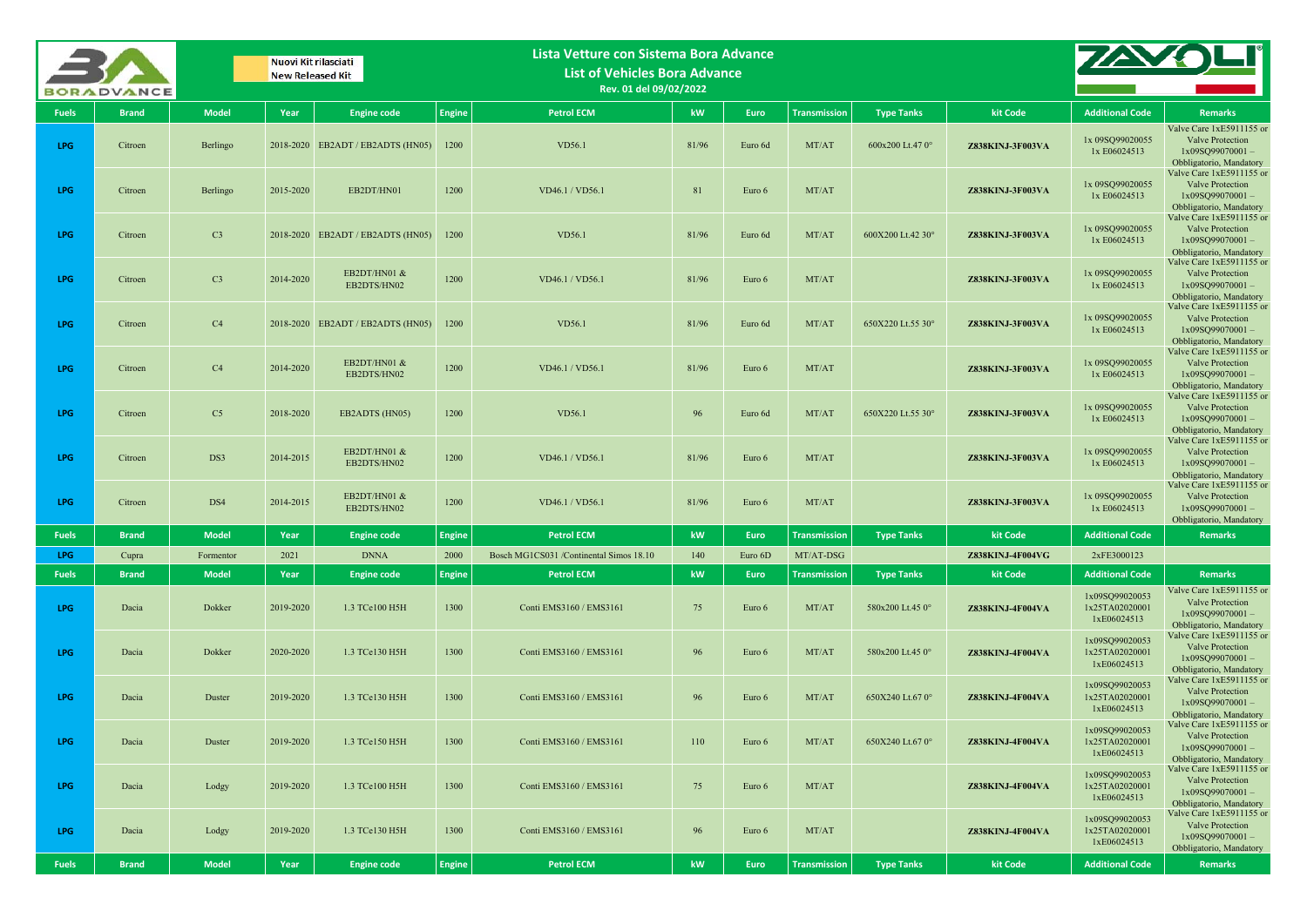|              | <b>BORADVANCE</b> |                 | Nuovi Kit rilasciati<br><b>New Released Kit</b> |                                   |               | Lista Vetture con Sistema Bora Advance<br><b>List of Vehicles Bora Advance</b><br>Rev. 01 del 09/02/2022 |        |              |                     |                   |                           |                                                |                                                                                                                                  |
|--------------|-------------------|-----------------|-------------------------------------------------|-----------------------------------|---------------|----------------------------------------------------------------------------------------------------------|--------|--------------|---------------------|-------------------|---------------------------|------------------------------------------------|----------------------------------------------------------------------------------------------------------------------------------|
| <b>Fuels</b> | <b>Brand</b>      | <b>Model</b>    | Year                                            | <b>Engine code</b>                | <b>Engine</b> | <b>Petrol ECM</b>                                                                                        | kW     | <b>Euro</b>  | <b>Transmission</b> | <b>Type Tanks</b> | kit Code                  | <b>Additional Code</b>                         | <b>Remarks</b>                                                                                                                   |
| LPG          | DS automobiles    | $\mathbf{3}$    |                                                 | 2018-2020 EB2ADT / EB2ADTS / HN05 | 1200          | <b>VD56.1</b>                                                                                            | 81/96  | Euro 6d      | MT/AT               |                   | Z838KINJ-3F003VA          | 1x 09SQ99020055<br>1x E06024513                | Valve Care 1xE5911155 or<br>Valve Protection<br>1x09SQ99070001-<br>Obbligatorio, Mandatory                                       |
| LPG          | DS automobiles    | $\overline{3}$  | 2015-2020                                       | EB2DT/HN01 &<br>EB2DTS/HN02       | 1200          | VD46.1                                                                                                   | 81/96  | Euro 6       | MT/AT               |                   | Z838KINJ-3F003VA          | 1x 09SQ99020055<br>1x E06024513                | Valve Care 1xE5911155 or<br><b>Valve Protection</b><br>$1x09SO99070001 -$<br>Obbligatorio, Mandatory<br>Valve Care 1xE5911155 or |
| LPG          | DS automobiles    | $\overline{4}$  | 2015-2020                                       | EB2DT/HN01 &<br>EB2DTS/HN02       | 1200          | VD46.1                                                                                                   | 81/96  | Euro 6       | MT/AT               |                   | Z838KINJ-3F003VA          | 1x 09SQ99020055<br>1x E06024513                | Valve Protection<br>$1x09SO99070001 -$<br>Obbligatorio, Mandatory<br>Valve Care 1xE5911155 or                                    |
| LPG.         | DS automobiles    | $7\overline{ }$ | 2018-2020                                       | EB2ADTS / HN05                    | 1200          | VD46.1 / VD56.1                                                                                          | 96     | Euro 6D      | MT/AT               |                   | Z838KINJ-3F003VA          | 1x 09SQ99020055<br>1x E06024513                | <b>Valve Protection</b><br>1x09SQ99070001-<br>Obbligatorio, Mandatory                                                            |
| <b>Fuels</b> | <b>Brand</b>      | <b>Model</b>    | Year                                            | <b>Engine code</b>                | <b>Engine</b> | <b>Petrol ECM</b>                                                                                        | kW     | Euro         | <b>Transmission</b> | <b>Type Tanks</b> | kit Code                  | <b>Additional Code</b>                         | <b>Remarks</b>                                                                                                                   |
| LPG          | Fiat              | 500X            | 2018-2020                                       | 55282151                          | 1000          | Continental GPEC4LM                                                                                      | 88     | Euro 6       | MT/AT               | 720X230 Lt.73 30° | Z838KINJ-3F003VA          | 1x09SQ99020055                                 |                                                                                                                                  |
| LPG.         | Fiat              | 500X            | 2018-2020                                       | 55282328                          | 1300          | Continental GPEC4LM                                                                                      | 110    | Euro 6       | MT/AT               | 720X230 Lt.73 30° | Z838KINJ-4F004VB          | 1x09SQ99020053                                 |                                                                                                                                  |
| LPG          | Fiat              | 500X            | 2021                                            | 46351268                          | 1300          | Continental GPEC4LM                                                                                      | 110    | Euro 6D      | MT/AT               | 720X230 Lt.73 30° | Z838KINJ-4F004VB          | 1x 09SQ99020053                                |                                                                                                                                  |
| LPG          | Fiat              | Tipo            | 2021                                            | 46349385                          | 1000          | <b>Continental GPEC4LM</b>                                                                               | 73,3   | Euro 6D      | MT/AT               | 720X230 Lt.73 30° | Z838KINJ-3F003VA          | 1x09SQ99020055                                 |                                                                                                                                  |
| <b>Fuels</b> | <b>Brand</b>      | <b>Model</b>    | Year                                            | <b>Engine code</b>                | <b>Engine</b> | <b>Petrol ECM</b>                                                                                        | kW     | Euro         | Transmission        | <b>Type Tanks</b> | kit Code                  | <b>Additional Code</b>                         | <b>Remarks</b>                                                                                                                   |
| LPG          | Ford              | Expedition      | 2018-2020                                       | 3.5L ECOBOOST GEN2                | 3500          | Bosch FoMoCo 0.261.S18.620 / 0.261.S19.302 (864)<br>0.261.S19.318 (864)                                  | 272    | Euro 6       | AT                  |                   | Z838KINJ-6F006VG-FD2      | 2x09SO99020055<br>2x25TA02020001               |                                                                                                                                  |
| <b>LPG</b>   | Ford              | $F-150$         | 2018-2020                                       | 3.5L ECOBOOST GEN2                | 3500          | Bosch FoMoCo 0.261.S18.620 / 0.261.S19.302 (864)<br>0.261.S19.318(864)                                   | 272    | Euro 6       | AT                  |                   | Z838KINJ-6F006VG-FD2      | 2x09SQ99020055<br>2x25TA02020001               |                                                                                                                                  |
| LPG          | Ford              | $F-150$         | 2021                                            | 3.5L ECOBOOST GEN3                | 3500          | Bosch 0.261.S10.3PB (864) - MG1CS036                                                                     | 272    | Euro 6       | AT                  |                   | Z838KINJ-6F006VG-FD3      | 2x09SQ99020055<br>2x25TA02020001               |                                                                                                                                  |
| LPG          | Ford              | $F-150$         | 2021                                            | 5.0L Ti-VCT GDI                   | 5000          | Bosch FoMoCo MG1CS036 - 0.261.S10-3PD(864)                                                               | 294    | Euro 6       | AT                  |                   | Z838KINJ-8F004VG-FD       | 2x25TA02020001                                 |                                                                                                                                  |
| LPG          | Ford              | F-150 Raptor    | 2018-2020                                       | 3.5L ECOBOOST GEN2                | 3500          | Bosch FoMoCo 0.261.S18.620 / 0.261.S19.302 (864)<br>0.261.S19.318(864)                                   | 330    | Euro 6       | AT                  |                   | Z838KINJ-6F006VG-FD2      | 2x09SQ99020055<br>2x25TA02020001               |                                                                                                                                  |
| LPG          | Ford              | Navigator SUV   | 2018-2020                                       | 3.5L ECOBOOST GEN2                | 3500          | Bosch FoMoCo 0.261.S18.620 / 0.261.S19.302 (864)<br>0.261.S19.318(864)                                   | 272    | Euro 6       | AT                  |                   | Z838KINJ-6F006VG-FD2      | 2x09SQ99020055<br>2x25TA02020001               |                                                                                                                                  |
| <b>Fuels</b> | <b>Brand</b>      | <b>Model</b>    | Year                                            | <b>Engine code</b>                | <b>Engine</b> | <b>Petrol ECM</b>                                                                                        | kW     | Euro         | <b>Transmission</b> | <b>Type Tanks</b> | kit Code                  | <b>Additional Code</b>                         | <b>Remarks</b>                                                                                                                   |
| LPG.         | <b>GMC</b>        | Sierra 1500     | 2019                                            | EcoTec3 L82 - 5.3                 | 5300          | GM serv# 12690388 / 12701222 / 12703685 /<br>12703872 / 12711867                                         | 250    | Euro 6       | AT                  |                   | Z838KINJ-8F004VG-GM       | 2x09SQ99020053                                 |                                                                                                                                  |
| LPG          | <b>GMC</b>        | Sierra 1500     | 2021                                            | EcoTec3 L87                       | 6200          | GM serv# 12690388 / 12701222 / 12703685 /<br>12703872 / 12711867                                         | All/kW | Euro 6       | AT                  |                   | Z838KINJ-8F004VG-GM       | 2x09SQ99020053                                 |                                                                                                                                  |
| LPG          | <b>GMC</b>        | Sierra HD       | 2020                                            | EcoTec3 L8T                       | 6600          | GM serv#12701222 / 12711867                                                                              | 299    | Euro 6       | AT                  |                   | Z838KINJ-8F004VG-GM       | 2x09SQ99020053                                 |                                                                                                                                  |
| <b>Fuels</b> | <b>Brand</b>      | <b>Model</b>    | Year                                            | <b>Engine code</b>                | <b>Engine</b> | <b>Petrol ECM</b>                                                                                        | kW     | Euro         | <b>Transmission</b> | <b>Type Tanks</b> | kit Code                  | <b>Additional Code</b>                         | <b>Remarks</b>                                                                                                                   |
| <b>LPG</b>   | Honda             | Civic FK602     | $2020 -$                                        | P10A2                             | 1000          | Bosch 0.261.S22.061 (658) / 37820-5AZ-G24                                                                | 95     | Euro 6D-TEMP | MT/AT               | 630X204 Lt.47 30° | Z838KINJ-3F003VA          | 1x09SQ99020055<br>1xFE3000123                  |                                                                                                                                  |
| <b>CNG</b>   | Honda             | HR-V Flex Fuel  | 2018-2020                                       | <b>LYBA</b>                       | 1500          | Keihin 37820-6GE-M51 / J914-103186 JRJ                                                                   | 128    | Euro 6       | MT/AT-DSG           |                   | <b>Z891KINJ-4004A-BRA</b> | 1x 09SQ99020053                                |                                                                                                                                  |
| <b>Fuels</b> | <b>Brand</b>      | <b>Model</b>    | Year                                            | <b>Engine code</b>                | <b>Engine</b> | <b>Petrol ECM</b>                                                                                        | kW     | Euro         | <b>Transmission</b> | <b>Type Tanks</b> | kit Code                  | <b>Additional Code</b>                         | <b>Remarks</b>                                                                                                                   |
| <b>CNG</b>   | Hyundai           | HB20 Flex Fuel  | 2019-2020                                       | G3LC                              | 1000          | (Kefico 39116-04230) CPEGD 2.20.4                                                                        | 88     | Euro 6       | MT/AT-DSG           |                   | Z891KINJ-3003A-BRA        | 1x09SQ99020055                                 |                                                                                                                                  |
| <b>LPG</b>   | Hyundai           | 110             | $2020 -$                                        | G3LE                              | 1000          | Kefico CPEGD3.20.1                                                                                       | 74     | Euro 6D      | MT/AT               |                   | Z838KINJ-3F003VA          | 1xDE546004<br>1x09SQ99020055<br>1xDE546004     | Valve Care 1xE5911155 or<br><b>Valve Protection</b><br>$1x09SO99070001 -$<br>Obbligatorio, Mandatory                             |
| LPG          | Hyundai           | i20             | 2018-2020                                       | G3LC                              | 1000          | Kefico CPEGD2.20.4                                                                                       | 88     | Euro 6D      | MT/AT               |                   | Z838KINJ-3F003VA          | 1x09SQ99020055<br>1xDE546004<br>2x25TA02020001 | Valve Care 1xE5911155 or<br>Valve Protection<br>1x09SQ99070001-<br>Obbligatorio, Mandatory                                       |
| LPG          | Hyundai           | i20             | 2016-2017                                       | G3LC                              | 1000          | Kefico CPEGD2.20.2                                                                                       | 74/88  | Euro 6B      | MT/AT               |                   | Z838KINJ-3F003VA          | 1x09SQ99020055<br>1xDE546004<br>2x25TA02020001 | Valve Care 1xE5911155 or<br><b>Valve Protection</b><br>1x09SQ99070001-<br>Obbligatorio, Mandatory                                |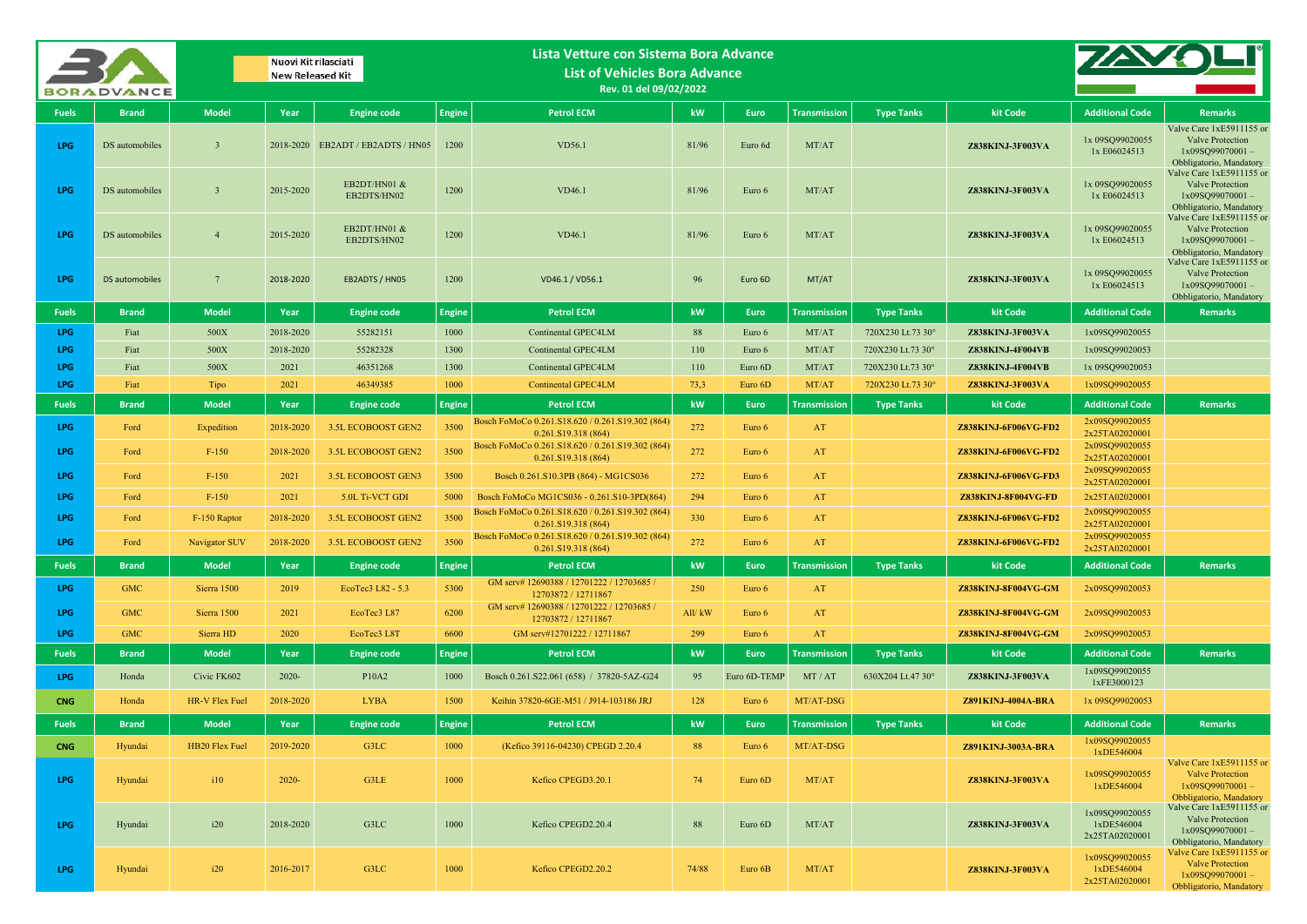|              | <b>BORADVANCE</b> |                      | Nuovi Kit rilasciati<br><b>New Released Kit</b> |                    |               | Lista Vetture con Sistema Bora Advance<br><b>List of Vehicles Bora Advance</b><br>Rev. 01 del 09/02/2022 |                        |               |                     |                   |                         |                                                |                                                                                                      |
|--------------|-------------------|----------------------|-------------------------------------------------|--------------------|---------------|----------------------------------------------------------------------------------------------------------|------------------------|---------------|---------------------|-------------------|-------------------------|------------------------------------------------|------------------------------------------------------------------------------------------------------|
| <b>Fuels</b> | <b>Brand</b>      | <b>Model</b>         | Year                                            | <b>Engine code</b> | <b>Engine</b> | <b>Petrol ECM</b>                                                                                        | kW                     | Euro          | <b>Transmission</b> | <b>Type Tanks</b> | kit Code                | <b>Additional Code</b>                         | Remarks                                                                                              |
| LPG          | Hyundai           | i20                  | 2020-                                           | G3LE               | 1000          | Kefico CPEGD3.20.1                                                                                       | 74/88                  | Euro 6D       | MT/AT               |                   | Z838KINJ-3F003VA        | 1x09SO99020055<br>1xDE546004                   | Valve Care 1xE5911155 or<br><b>Valve Protection</b><br>$1x09SQ99070001 -$<br>Obbligatorio, Mandatory |
| LPG          | Hyundai           | i30                  | 2018-2020                                       | G3LC               | 1000          | Kefico CPEGD2.20.4                                                                                       | 88                     | Euro 6D       | MT/AT               |                   | Z838KINJ-3F003VA        | 1x09SQ99020055<br>1xDE546004<br>2x25TA02020001 | Valve Care 1xE5911155 or<br>Valve Protection<br>1x09SQ99070001-<br>Obbligatorio, Mandatory           |
| <b>LPG</b>   | Hyundai           | i30                  | 2018-2020                                       | G4LD               | 1400          | Kefico CPEGD2.20.1 / CPEGD2.20.3                                                                         | 103                    | Euro 6D       | MT/AT               | 650X200 Lt.50 30° | Z838KINJ-4F004VA        | 1x09SQ99020053<br>1xDE546004<br>1x25TA02020001 | Valve Care 1xE5911155 or<br>Valve Protection<br>$1x09SQ99070001 -$<br>Obbligatorio, Mandatory        |
| LPG          | Hyundai           | i30                  | 2016-2017                                       | G3LC               | 1000          | Kefico CPEGD2.20.2                                                                                       | 88                     | Euro 6B       | MT/AT               |                   | Z838KINJ-3F003VA        | 1x09SQ99020055<br>1xDE546004<br>2x25TA02020001 | Valve Care 1xE5911155 or<br><b>Valve Protection</b><br>$1x09SQ99070001 -$<br>Obbligatorio, Mandatory |
| <b>LPG</b>   | Hyundai           | i30                  | 2020-                                           | G3LF               | 1000          | Kefico CPEGD3.20.1                                                                                       | 88                     | Euro 6D       | MT/AT               |                   | Z838KINJ-3F003VA        | 1x09SQ99020055<br>1xDE546004                   | Valve Care 1xE5911155 or<br><b>Valve Protection</b><br>$1x09SO99070001 -$<br>Obbligatorio, Mandatory |
| <b>LPG</b>   | Hyundai           | Kona                 | 2017-2020                                       | G4FJ               | 1600          | Kefico CPEGD2.20.3                                                                                       | 130                    | Euro 6D       | MT/AT               |                   | Z838KINJ-4F004VA        | 1xDE546004                                     | Valve Care 1xE5911155 or<br><b>Valve Protection</b><br>$1x09SO99070001 -$<br>Obbligatorio, Mandatory |
| LPG          | Hyundai           | Kona                 | 2018-2020                                       | G3LC               | 1000          | Kefico CPEGD2.20.4                                                                                       | 88                     | Euro 6D       | MT/AT               |                   | Z838KINJ-3F003VA        | 1x09SQ99020055<br>1xDE546004<br>2x25TA02020001 | Valve Care 1xE5911155 or<br>Valve Protection<br>$1x09SQ99070001 -$<br>Obbligatorio, Mandatory        |
| LPG          | Hyundai           | Kona                 | 2016-2017                                       | G3LC               | 1000          | Kefico CPEGD2.20.2                                                                                       | 88                     | Euro 6B       | MT/AT               |                   | Z838KINJ-3F003VA        | 1x09SQ99020055<br>1xDE546004<br>2x25TA02020001 | Valve Care 1xE5911155 or<br><b>Valve Protection</b><br>$1x09SQ99070001 -$<br>Obbligatorio, Mandatory |
| LPG          | Hyundai           | Kona                 | $2020 -$                                        | G3LE               | 1000          | Kefico CPEGD3.20.1                                                                                       | 88                     | Euro 6D       | MT/AT               |                   | <b>Z838KINJ-3F003VA</b> | 1x09SQ99020055<br>1xDE546004                   | Valve Care 1xE5911155 or<br><b>Valve Protection</b><br>$1x09SQ99070001 -$<br>Obbligatorio, Mandatory |
| <b>LPG</b>   | Hyundai           | Kona                 | 2020-                                           | G4FP               | 1600          | Kefico CPEGD3.20.1                                                                                       | 146                    | Euro 6D       | MT/AT               |                   | <b>Z838KINJ-4F004VA</b> | 1x09SQ99020053<br>1xDE546004                   | Valve Care 1xE5911155 or<br><b>Valve Protection</b><br>$1x09SQ99070001 -$<br>Obbligatorio, Mandatory |
| LPG          | Hyundai           | Santa Fe             | 2020-                                           | G4FP               | 1600          | Kefico CPEGD3.20.1                                                                                       | 132/169                | Euro 6D       | MT/AT               |                   | <b>Z838KINJ-4F004VA</b> | 1x09SQ99020053<br>1xDE546004                   | Valve Care 1xE5911155 or<br><b>Valve Protection</b><br>$1x09SO99070001 -$<br>Obbligatorio, Mandatory |
| LPG          | Hyundai           | Tucson               | 2018-2020                                       | G4FD               | 1600          | Kefico CPEGD2.20.3                                                                                       | 97                     | Euro 6D       | MT/AT               |                   | Z838KINJ-4F004MB        | 1x DE546004                                    | Valve Care 1xE5911155 or<br>Valve Protection<br>$1x09SO99070001 -$<br>Obbligatorio, Mandatory        |
| LPG          | Hyundai           | Tucson               | 2018-2020                                       | G4FJ               | 1600          | Kefico CPEGD2.20.3                                                                                       | 130                    | Euro 6D       | MT/AT               |                   | Z838KINJ-4F004VA        | 1x DE546004                                    | Valve Care 1xE5911155 or<br><b>Valve Protection</b><br>$1x09SQ99070001 -$<br>Obbligatorio, Mandatory |
| LPG          | Hyundai           | Tucson               | $2021 -$                                        | G4FP               | 1600          | Kefico CPEGD3.20.1                                                                                       | 110/132/16<br>$\alpha$ | Euro 6D       | MT/AT               |                   | <b>Z838KINJ-4F004VA</b> | 1x09SQ99020053<br>1xDE546004                   | Valve Care 1xE5911155 or<br><b>Valve Protection</b><br>$1x09SQ99070001 -$<br>Obbligatorio, Mandatory |
| LPG          | Hyundai           | Tucson               | $2021 -$                                        | G4FT               | 1600          | Kefico CPEGD3.20.1                                                                                       | 132                    | Euro 6D       | MT/AT               |                   | <b>Z838KINJ-4F004VA</b> | 1x09SQ99020053<br>1xDE546004                   | Valve Care 1xE5911155 or<br><b>Valve Protection</b><br>$1x09SQ99070001 -$<br>Obbligatorio, Mandatory |
| LPG          | Hyundai           | <b>Tucson Hybrid</b> | 2020-2022                                       | G4FT               | 1600          | Kefico CPEGD 3.20.1                                                                                      | 132                    | Euro 6d Temp. | MT/AT               |                   | <b>Z838KINJ-4F004VA</b> | 1x09SQ99020053<br>1xDE546004                   | Valve Care 1xE5911155 or<br><b>Valve Protection</b><br>$1x09SQ99070001 -$<br>Obbligatorio, Mandatory |
| <b>Fuels</b> | <b>Brand</b>      | <b>Model</b>         | Year                                            | <b>Engine code</b> | <b>Engine</b> | <b>Petrol ECM</b>                                                                                        | kW                     | Euro          | Transmission        | <b>Type Tanks</b> | kit Code                | <b>Additional Code</b>                         | <b>Remarks</b>                                                                                       |
| LPG          | Jeep              | Compass              | $2020 -$                                        | 55282328           | 1300          | Continental GPEC4LM                                                                                      | 96/110                 | Euro 6        | MT/AT               | 650X220 Lt.55 30° | Z838KINJ-4F004VB        | 1x 09SQ99020053                                |                                                                                                      |
| LPG          | Jeep              | Compass              | $2020 -$                                        | 46351268           | 1300          | Continental GPEC4LM                                                                                      | 96                     | Euro 6        | MT/AT               | 650X220 Lt.55 30° | <b>Z838KINJ-4F004VB</b> | 1x 09SQ99020053                                |                                                                                                      |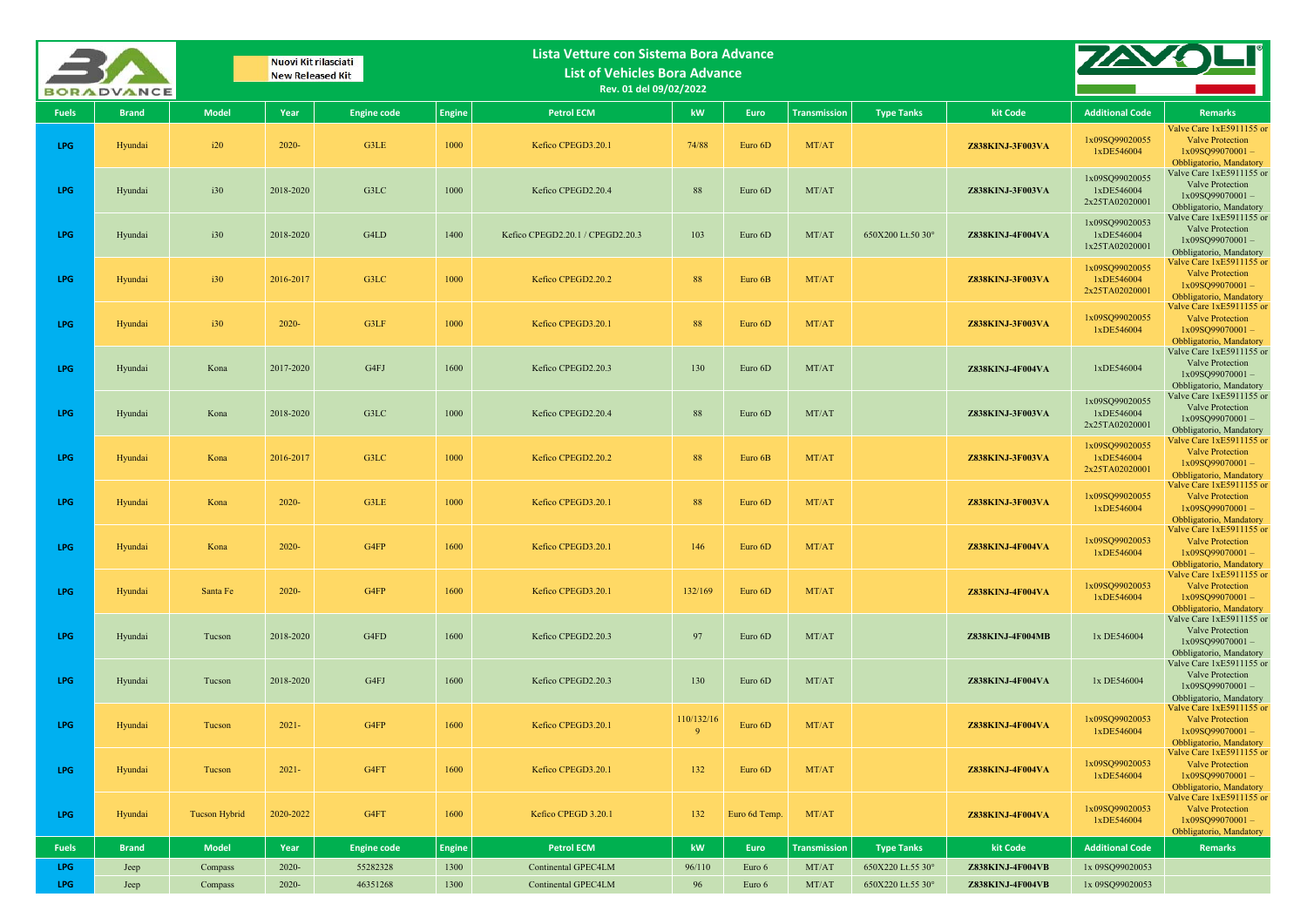|              | <b>BORADVANCE</b> |                          | Nuovi Kit rilasciati<br><b>New Released Kit</b> |                    |               | Lista Vetture con Sistema Bora Advance<br><b>List of Vehicles Bora Advance</b><br>Rev. 01 del 09/02/2022 |         |         |                     |                   |                         |                                                |                                                                                                      |
|--------------|-------------------|--------------------------|-------------------------------------------------|--------------------|---------------|----------------------------------------------------------------------------------------------------------|---------|---------|---------------------|-------------------|-------------------------|------------------------------------------------|------------------------------------------------------------------------------------------------------|
| <b>Fuels</b> | <b>Brand</b>      | <b>Model</b>             | Year                                            | <b>Engine code</b> | <b>Engine</b> | <b>Petrol ECM</b>                                                                                        | kW      | Euro    | <b>Transmission</b> | <b>Type Tanks</b> | kit Code                | <b>Additional Code</b>                         | <b>Remarks</b>                                                                                       |
| <b>CNG</b>   | Jeep              | <b>Compass Flex Fuel</b> | 2020                                            | 46345894           | 1300          | <b>Continental GPEC4LM</b><br>A2C76283506                                                                | 96      | Euro 6  | MT/AT-DSG           |                   | Z891KINJ-4004A-BRA      | 1x 09SQ99020053                                |                                                                                                      |
| LPG          | Jeep              | Renegade                 | 2018-2020                                       | 55282151           | 1000          | Continental GPEC4LM                                                                                      | 88      | Euro 6  | MT/AT               | 720X230 Lt.73 30° | Z838KINJ-3F003VA        | 1x 09SQ99020055                                |                                                                                                      |
| LPG          | Jeep              | Renegade                 | 2018-2020                                       | 55282328           | 1300          | Continental GPEC4LM                                                                                      | 110     | Euro 6  | MT/AT               | 650X220 Lt.55 30° | Z838KINJ-4F004VB        | 1x 09SQ99020053                                |                                                                                                      |
| <b>LPG</b>   | Jeep              | Renegade                 | 2018-2020                                       | 46351268           | 1300          | Continental GPEC4LM                                                                                      | 110     | Euro 6D | MT/AT               | 650X220 Lt.55 30° | Z838KINJ-4F004VB        | 1x 09SQ99020053                                |                                                                                                      |
| <b>LPG</b>   | Jeep              | Renegade                 | 2018-2020                                       | 46351268           | 1300          | Continental GPEC4LM                                                                                      | 96      | Euro 6D | MT/AT               | 650X220 Lt.55 30° | Z838KINJ-4F004VB        | 1x 09SQ99020053                                |                                                                                                      |
| <b>Fuels</b> | <b>Brand</b>      | <b>Model</b>             | Year                                            | <b>Engine code</b> | <b>Engine</b> | <b>Petrol ECM</b>                                                                                        | kW      | Euro,   | <b>Transmission</b> | <b>Type Tanks</b> | kit Code                | <b>Additional Code</b>                         | <b>Remarks</b>                                                                                       |
| LPG          | Kia               | Ceed                     | 2018-2020                                       | G3LC               | 1000          | Kefico CPEGD2.20.4                                                                                       | 88      | Euro 6D | MT/AT               |                   | Z838KINJ-3F003VA        | 1x09SO99020055<br>1xDE546004<br>2x25TA02020001 | Valve Care 1xE5911155 or<br>Valve Protection<br>$1x09SQ99070001 -$<br>Obbligatorio, Mandatory        |
| LPG          | Kia               | Ceed                     | 2018-2020                                       | G4LD               | 1400          | Kefico CPEGD2.20.1 / CPEGD2.20.3                                                                         | 103     | Euro 6D | MT/AT               | 650X200 Lt.50 30° | Z838KINJ-4F004VA        | 1x09SQ99020053<br>1xDE46004<br>1x25TA02020001  | Valve Care 1xE5911155 or<br>Valve Protection<br>$1x09SQ99070001 -$<br>Obbligatorio, Mandatory        |
| <b>LPG</b>   | Kia               | Ceed                     | 2015-2017                                       | G3LC               | 1000          | Kefico CPEGD2.20.2                                                                                       | 74/88   | Euro 6B | MT/AT               |                   | Z838KINJ-3F003VA        | 1x09SQ99020055<br>1xDE546004<br>2x25TA02020001 | Valve Care 1xE5911155 or<br><b>Valve Protection</b><br>$1x09SQ99070001 -$<br>Obbligatorio, Mandatory |
| LPG          | Kia               | ProCeed                  | 2018-2020                                       | G3LC               | 1000          | Kefico CPEGD2.20.4                                                                                       | 88      | Euro 6D | MT/AT               |                   | Z838KINJ-3F003VA        | 1x09SQ99020055<br>1xDE546004<br>2x25TA02020001 | Valve Care 1xE5911155 or<br>Valve Protection<br>$1x09SO99070001 -$<br>Obbligatorio, Mandatory        |
| LPG          | Kia               | ProCeed                  | 2018-2020                                       | G4LD               | 1400          | Kefico CPEGD2.20.1 / CPEGD2.20.3                                                                         | 103     | Euro 6D | MT/AT               | 650X200 Lt.50 30° | Z838KINJ-4F004VA        | 1x09SQ99020053<br>1xDE546004<br>1x25TA02020001 | Valve Care 1xE5911155 or<br>Valve Protection<br>$1x09SQ99070001 -$<br>Obbligatorio, Mandatory        |
| <b>LPG</b>   | Kia               | Rio                      | 2017-2020                                       | G3LC               | 1000          | Kefico CPEGD2.20.4                                                                                       | 88      | Euro 6D | MT/AT               |                   | Z838KINJ-3F003VA        | 1x09SQ99020055<br>1xDE546004<br>2x25TA02020001 | Valve Care 1xE5911155 or<br><b>Valve Protection</b><br>$1x09SQ99070001 -$<br>Obbligatorio, Mandatory |
| <b>LPG</b>   | Kia               | Rio                      | 2015-2017                                       | G3LC               | 1000          | Kefico CPEGD2.20.2                                                                                       | 74/88   | Euro 6B | MT/AT               |                   | <b>Z838KINJ-3F003VA</b> | 1x09SQ99020055<br>1xDE546004<br>2x25TA02020001 | Valve Care 1xE5911155 or<br><b>Valve Protection</b><br>$1x09SQ99070001 -$<br>Obbligatorio, Mandatory |
| <b>LPG</b>   | Kia               | Rio IV                   | 2017-2021                                       | G3LE               | 1000          | Kefico CPEGD 3.20.1                                                                                      | 88      | Euro 6D | MT/AT               |                   | Z838KINJ-3F003VA        | 1x09SQ99020055<br>1xDE546004                   | Valve Care 1xE5911155 or<br><b>Valve Protection</b><br>$1x09SQ99070001 -$<br>Obbligatorio, Mandatory |
| LPG          | Kia               | Rio IV                   | 2017-2021                                       | G3LF               | 1000          | Kefico CPEGD 3.20.1                                                                                      | 88      | Euro 6D | MT/AT               |                   | Z838KINJ-3F003VA        | 1x09SQ99020055<br>1xDE546004                   | Valve Care 1xE5911155 or<br><b>Valve Protection</b><br>$1x09SQ99070001 -$<br>Obbligatorio, Mandatory |
| LPG          | Kia               | Sorento                  | $2020 -$                                        | G4FT               | 1600          | Kefico CPEGD3.20.1                                                                                       | 132/195 | Euro 6D | MT/AT               |                   | Z838KINJ-4F004VA        | 1x09SQ99020053<br>$1x$ DE546004                | Valve Care 1xE5911155 or<br><b>Valve Protection</b><br>$1x09SO99070001 -$<br>Obbligatorio, Mandatory |
| <b>LPG</b>   | Kia               | Sportage                 | 2018-2020                                       | G4FD               | 1600          | Kefico CPEGD2.20.3                                                                                       | 97      | Euro 6D | MT/AT               |                   | Z838KINJ-4F004MB        | 1x DE546004                                    | Valve Care 1xE5911155 or<br><b>Valve Protection</b><br>$1x09SQ99070001 -$<br>Obbligatorio, Mandatory |
| LPG          | Kia               | Sportage                 | 2018-2020                                       | G4FJ               | 1600          | Kefico CPEGD2.20.3                                                                                       | 130     | Euro 6D | MT/AT               |                   | Z838KINJ-4F004VA        | 1x DE546004                                    | Valve Care 1xE5911155 or<br><b>Valve Protection</b><br>$1x09SO99070001 -$<br>Obbligatorio, Mandatory |
| LPG          | Kia               | Stonic                   | 2018-2020                                       | G3LC               | 1000          | Kefico CPEGD2.20.4                                                                                       | 88      | Euro 6D | MT/AT               |                   | Z838KINJ-3F003VA        | 1x09SQ99020055<br>1xDE546004<br>2x25TA02020001 | Valve Care 1xE5911155 or<br>Valve Protection<br>1x09SQ99070001-<br>Obbligatorio, Mandatory           |
| LPG.         | Kia               | Stonic                   | 2018-2021                                       | G3LE               | 1000          | Kefico CPEGD 3.20.1                                                                                      | 88      | Euro 6D | MT/AT               |                   | Z838KINJ-3F003VA        | 1x09SQ99020055<br>1xDE546004                   | Valve Care 1xE5911155 or<br>Valve Protection<br>1x09SQ99070001-<br>Obbligatorio, Mandatory           |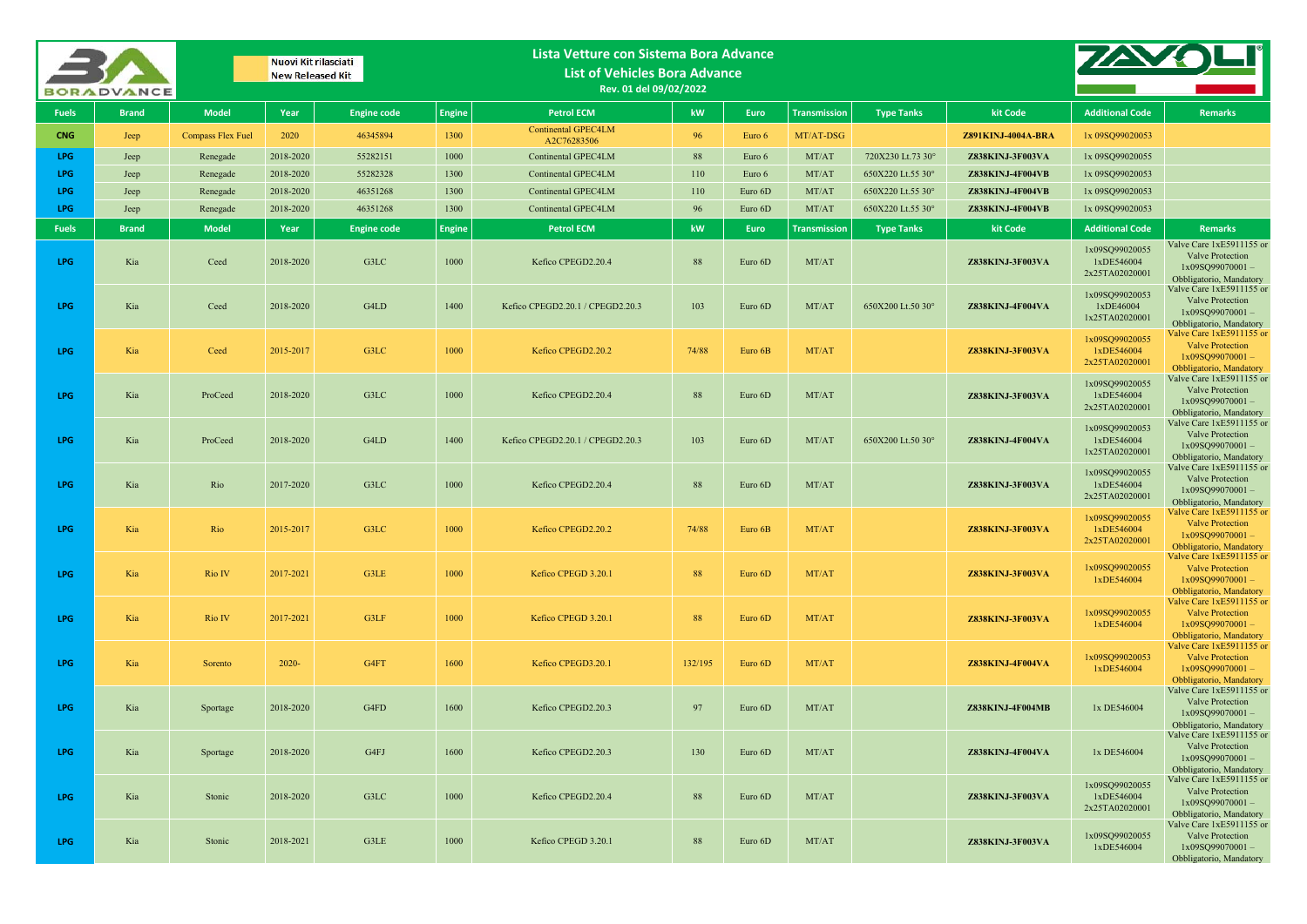|              | <b>BORADVANCE</b> |                                             | Nuovi Kit rilasciati<br><b>New Released Kit</b> |                                        |               | Lista Vetture con Sistema Bora Advance<br><b>List of Vehicles Bora Advance</b><br>Rev. 01 del 09/02/2022 |          |                   |                     |                   |                                      |                                                |                                                                                                      |
|--------------|-------------------|---------------------------------------------|-------------------------------------------------|----------------------------------------|---------------|----------------------------------------------------------------------------------------------------------|----------|-------------------|---------------------|-------------------|--------------------------------------|------------------------------------------------|------------------------------------------------------------------------------------------------------|
| <b>Fuels</b> | <b>Brand</b>      | <b>Model</b>                                | Year                                            | <b>Engine code</b>                     | <b>Engine</b> | <b>Petrol ECM</b>                                                                                        | kW       | <b>Euro</b>       | <b>Transmission</b> | <b>Type Tanks</b> | kit Code                             | <b>Additional Code</b>                         | <b>Remarks</b>                                                                                       |
| LPG          | Kia               | Stonic                                      | 2020-2022                                       | G3LF                                   | 1000          | Kefico CPEGD 3.20.1                                                                                      | 88       | Euro 6D           | MT/AT               |                   | Z838KINJ-3F003VA                     | 1x09SQ99020055<br>1xDE546004                   | Valve Care 1xE5911155 or<br><b>Valve Protection</b><br>$1x09SQ99070001 -$<br>Obbligatorio, Mandatory |
| LPG          | Kia               | <b>XCeed</b>                                | 2018-2020                                       | G4LD                                   | 1400          | Kefico CPEGD2.20.1 / CPEGD2.20.3                                                                         | 103      | Euro 6D           | MT/AT               | 650X200 Lt.50 30° | Z838KINJ-4F004VA                     | 1x09SQ99020053<br>1xDE546004<br>1x25TA02020001 | Valve Care 1xE5911155 or<br>Valve Protection<br>$1x09SO99070001 -$<br>Obbligatorio, Mandatory        |
| LPG          | Kia               | Xceed                                       | 2019-2020                                       | G3LC                                   | 1000          | Kefico CPEGD2.20.4                                                                                       | 88       | Euro 6D           | MT/AT               |                   | Z838KINJ-3F003VA                     | 1x09SQ99020055<br>1xDE546004<br>2x25TA02020001 | Valve Care 1xE5911155 or<br><b>Valve Protection</b><br>$1x09SO99070001 -$<br>Obbligatorio, Mandatory |
| LPG          | Kia               | <b>XCeed</b>                                | $2020 -$                                        | G3LE                                   | 1000          | Kefico CPEGD3.20.1                                                                                       | 74       | Euro 6D           | MT/AT               |                   | Z838KINJ-3F003VA                     | 1x09SQ99020055<br>1xDE546004                   | Valve Care 1xE5911155 or<br><b>Valve Protection</b><br>$1x09SQ99070001 -$<br>Obbligatorio, Mandatory |
| <b>Fuels</b> | <b>Brand</b>      | <b>Model</b>                                | Year                                            | <b>Engine code</b>                     | <b>Engine</b> | <b>Petrol ECM</b>                                                                                        | kW       | Euro              | <b>Transmission</b> | <b>Type Tanks</b> | kit Code                             | <b>Additional Code</b>                         | <b>Remarks</b>                                                                                       |
| <b>LPG</b>   | Lexus             | <b>ES-300h</b>                              | 2018-2020                                       | A25A-FXS                               | 2500          | Denso 89661-33Y70                                                                                        | 131      | Euro 6D           | MT/AT               |                   | Z838KINJ-4F004VDG                    | 1x 09SQ99020053                                |                                                                                                      |
| <b>Fuels</b> | <b>Brand</b>      | <b>Model</b>                                | Year                                            | <b>Engine code</b>                     | <b>Engine</b> | <b>Petrol ECM</b>                                                                                        | kW       | Euro              | <b>Transmission</b> | <b>Type Tanks</b> | kit Code                             | <b>Additional Code</b>                         | <b>Remarks</b>                                                                                       |
| LPG          | Mazda             | $\overline{\mathbf{3}}$                     | 2013-2016                                       | PE-VPS Skyactiv-G                      | 2000          | PE1T- / PE03- / PELW- / PSKJ-18881                                                                       | 88       | Euro $5/6$        | MT/AT               |                   | Z838KINJ-4F004VG                     |                                                |                                                                                                      |
| LPG          | Mazda             | 3                                           | 2013-2016                                       | PE-VPS Skyactiv-G                      | 2000          | P1ET 18 881                                                                                              | 121      | Euro $5/6$        | MT/AT               |                   | Z838KINJ-4F004VG                     |                                                |                                                                                                      |
| LPG          | Mazda             | 6                                           | 2012-2019                                       | PE-VPS Skyactiv-G                      | 2000          | PE1T- / PE03- / PELW- / PSKJ-18881                                                                       | 107/121  | Euro $5/6$        | MT/AT               |                   | Z838KINJ-4F004VG                     |                                                |                                                                                                      |
| LPG          | Mazda             | 6                                           | 2012-2019                                       | PY-VPS Skyactiv-G                      | 2500          | N.A.                                                                                                     | 141      | Euro $5/6$        | MT/AT               |                   | Z838KINJ-4F004VG                     |                                                |                                                                                                      |
| LPG          | Mazda             | 6                                           | 2018-                                           | PE-VPS Skyactiv-G                      | 2000          | PYFA / PYFB / PX43 18 881                                                                                | 107/121  | Euro 6D           | MT/AT               |                   | Z838KINJ-4F004VG                     |                                                |                                                                                                      |
| LPG          | Mazda             | 6                                           | 2018-                                           | PY-VPS Skyactiv-G                      | 2500          | PYFA / PYFB / PX43 18 881                                                                                | 143      | Euro 6D           | MT/AT               |                   | <b>Z838KINJ-4F004VG</b>              |                                                |                                                                                                      |
| LPG<br>LPG   | Mazda<br>Mazda    | $CX-3$<br>$CX-3$                            | 2015-2018<br>2018-                              | PE-VPS Skyactiv-G<br>PE-VPS Skyactiv-G | 2000<br>2000  | N.A.<br><b>PYFA / PYFB 18 881</b>                                                                        | 88<br>89 | Euro 6<br>Euro 6D | MT/AT<br>MT/AT      |                   | Z838KINJ-4F004VG<br>Z838KINJ-4F004VG |                                                |                                                                                                      |
| LPG          | Mazda             | $CX-30$                                     | 2020                                            | PE-VPS Skyactiv-G                      | 2000          | N.A.                                                                                                     | 90/110   | Euro 6D           | MT/AT               |                   | Z838KINJ-4F004VG                     |                                                |                                                                                                      |
| LPG          | Mazda             | $CX-5$                                      | 2016-2018                                       | PE-VPS Skyactiv-G                      | 2000          | PE1T 18 881                                                                                              | 118/121  | Euro $5/6$        | MT/AT               |                   | <b>Z838KINJ-4F004VG</b>              |                                                |                                                                                                      |
| LPG          | Mazda             | $CX-5$                                      | 2015-2018                                       | PY-VPS Skyactiv-G                      | 2500          | N.A.                                                                                                     | 141/143  | Euro $5/6$        | MT/AT               |                   | Z838KINJ-4F004VG                     |                                                |                                                                                                      |
| LPG          | Mazda             | $CX-5$                                      | 2018-                                           | PE-VPS Skyactiv-G                      | 2000          | N.A.                                                                                                     | 118/121  | Euro $5/6$        | MT/AT               |                   | Z838KINJ-4F004VG                     |                                                |                                                                                                      |
| LPG          | Mazda             | $CX-5$                                      | 2018-                                           | PY-VPS Skyactiv-G                      | 2500          | PYFA / PYFB / PX43 18 881                                                                                | 143      | Euro 6D           | MT/AT               |                   | Z838KINJ-4F004VG                     |                                                |                                                                                                      |
| <b>Fuels</b> | <b>Brand</b>      | <b>Model</b>                                | Year                                            | <b>Engine code</b>                     | <b>Engine</b> | <b>Petrol ECM</b>                                                                                        | kW       | <b>Euro</b>       | <b>Transmission</b> | <b>Type Tanks</b> | kit Code                             | <b>Additional Code</b>                         | <b>Remarks</b>                                                                                       |
| LPG          | Mercedes-Benz     | A-KLASSE                                    | 2018-2021                                       | M282.914                               | 1300          | Conti EMS3160 / EMS3161                                                                                  | 100      | Euro 6            | MT/AT               |                   | Z838KINJ-4F004VA                     | 1x09SQ99020053<br>1x25TA02020001<br>1xDE546020 | Valve Care 1xE5911155 or<br>Valve Protection<br>$1x09SQ99070001 -$<br>Obbligatorio, Mandatory        |
| LPG          | Mercedes-Benz     | A-KLASSE                                    | 2018-2021                                       | M282.914                               | 1300          | Conti EMS3160 / EMS3161                                                                                  | 110      | Euro 6            | MT/AT               |                   | Z838KINJ-4F004VA                     | 1x09SQ99020053<br>1x25TA02020001<br>1xDE546020 | Valve Care 1xE5911155 or<br>Valve Protection<br>$1x09SO99070001 -$<br>Obbligatorio, Mandatory        |
| LPG          | Mercedes-Benz     | <b>A-KLASSE</b>                             | 2018-2021                                       | M282.914                               | 1300          | Conti EMS3160 / EMS3161                                                                                  | 120      | Euro 6            | MT/AT               |                   | Z838KINJ-4F004VA                     | 1x09SQ99020053<br>1x25TA02020001<br>1xDE546020 | Valve Care 1xE5911155 or<br><b>Valve Protection</b><br>$1x09SQ99070001 -$<br>Obbligatorio, Mandatory |
| LPG          | Mercedes-Benz     | A-KLASSE                                    | 2018-2021                                       | M282.914                               | 1300          | Conti EMS3160 / EMS3161                                                                                  | 80       | Euro 6            | MT/AT               |                   | Z838KINJ-4F004VA                     | 1x09SQ99020053<br>1x25TA02020001<br>1xDE546020 | Valve Care 1xE5911155 or<br>Valve Protection<br>$1x09SQ99070001 -$<br>Obbligatorio, Mandatory        |
| LPG          | Mercedes-Benz     | A-KLASSE                                    | 2020-2021                                       | M282.914                               | 1300          | Continental / EMS71-ZAS                                                                                  | 100      | Euro 6            | MT/AT               |                   | Z838KINJ-4F004VA                     | 1x09SQ99020053<br>1x25TA02020001<br>1xDE546020 | Valve Care 1xE5911155 or<br>Valve Protection<br>$1x09SQ99070001 -$<br>Obbligatorio, Mandatory        |
| LPG.         |                   | Mercedes-Benz A-KLASSE Stufenheck 2019-2021 |                                                 | M282.914                               | 1300          | Conti EMS3160 / EMS3161                                                                                  | 100      | Euro 6            | MT/AT               |                   | Z838KINJ-4F004VA                     | 1x09SQ99020053<br>1x25TA02020001<br>1xDE546020 | Valve Care 1xE5911155 or<br>Valve Protection<br>1x09SQ99070001-<br>Obbligatorio, Mandatory           |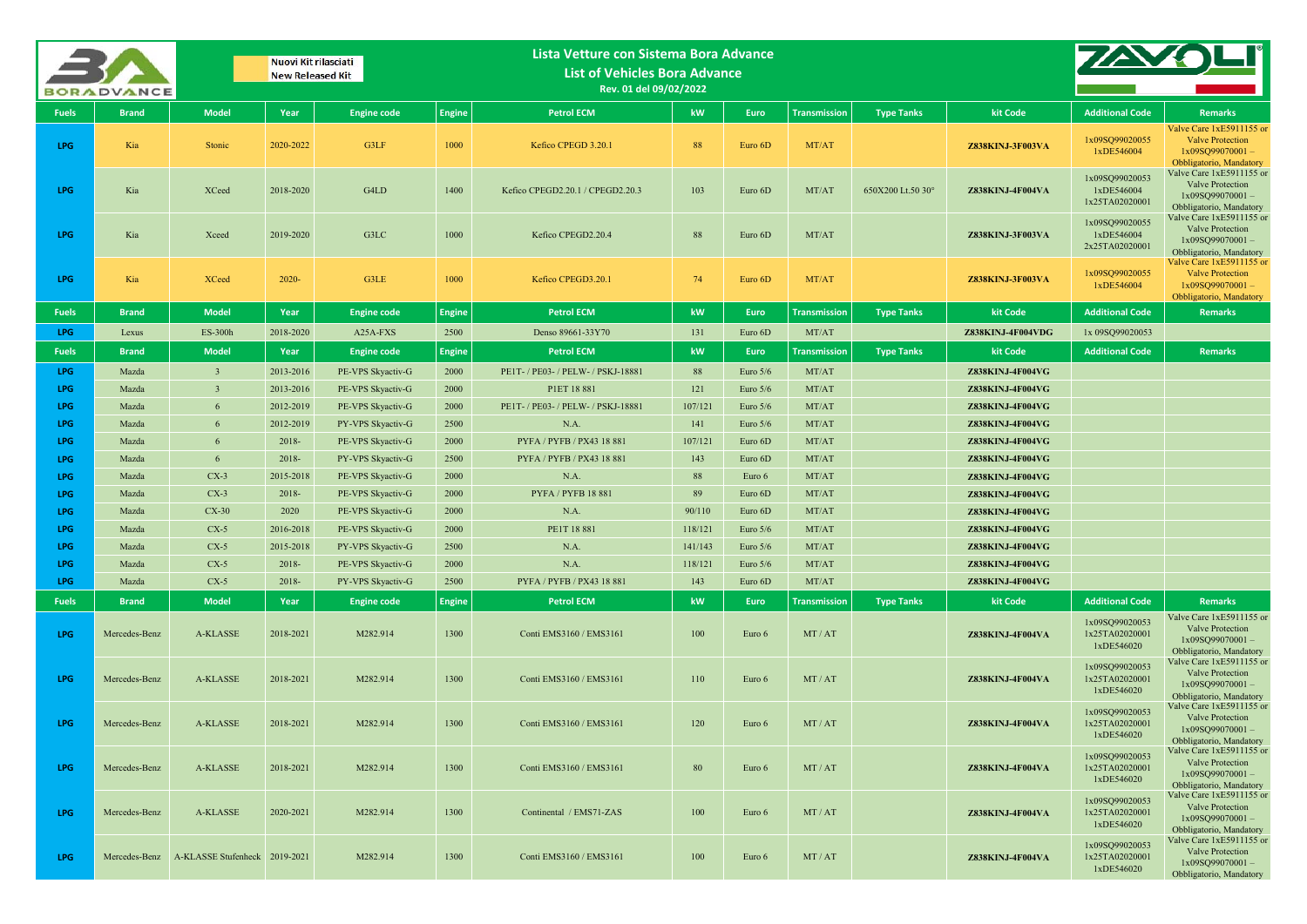|              | <b>BORADVANCE</b> |                               | Nuovi Kit rilasciati<br><b>New Released Kit</b> |                    |               | Lista Vetture con Sistema Bora Advance<br><b>List of Vehicles Bora Advance</b><br>Rev. 01 del 09/02/2022 |       |             |                     |                   |                         |                                                |                                                                                                                           |
|--------------|-------------------|-------------------------------|-------------------------------------------------|--------------------|---------------|----------------------------------------------------------------------------------------------------------|-------|-------------|---------------------|-------------------|-------------------------|------------------------------------------------|---------------------------------------------------------------------------------------------------------------------------|
| <b>Fuels</b> | <b>Brand</b>      | <b>Model</b>                  | Year                                            | <b>Engine code</b> | <b>Engine</b> | <b>Petrol ECM</b>                                                                                        | kW    | <b>Euro</b> | <b>Transmission</b> | <b>Type Tanks</b> | kit Code                | <b>Additional Code</b>                         | <b>Remarks</b>                                                                                                            |
| <b>LPG</b>   | Mercedes-Benz     | A-KLASSE Stufenheck 2018-2021 |                                                 | M282.914           | 1300          | Conti EMS3160 / EMS3161                                                                                  | 120   | Euro 6      | MT/AT               |                   | Z838KINJ-4F004VA        | 1x09SQ99020053<br>1x25TA02020001<br>1xDE546020 | Valve Care 1xE5911155 or<br>Valve Protection<br>$1x09SQ99070001 -$<br>Obbligatorio, Mandatory                             |
| <b>LPG</b>   | Mercedes-Benz     | <b>B-KLASSE</b>               | 2019-2021                                       | M282.914           | 1300          | Conti EMS3160 / EMS3161                                                                                  | 80    | Euro 6      | MT/AT               | 360X635 Lt.55 30° | Z838KINJ-4F004VA        | 1x09SQ99020053<br>1x25TA02020001<br>1xDE546020 | Valve Care 1xE5911155 or<br>Valve Protection<br>$1x09SQ99070001 -$<br>Obbligatorio, Mandatory                             |
| <b>LPG</b>   | Mercedes-Benz     | <b>B-KLASSE</b>               | 2018-2021                                       | M282.914           | 1300          | Conti EMS3160 / EMS3161                                                                                  | 100   | Euro 6      | MT/AT               | 360X635 Lt.55 30° | <b>Z838KINJ-4F004VA</b> | 1x09SQ99020053<br>1x25TA02020001<br>1xDE546020 | Valve Care 1xE5911155 or<br>Valve Protection<br>1x09SQ99070001-<br>Obbligatorio, Mandatory                                |
| <b>LPG</b>   | Mercedes-Benz     | <b>B-KLASSE</b>               | 2018-2021                                       | M282.914           | 1300          | Conti EMS3160 / EMS3161                                                                                  | 120   | Euro 6      | MT/AT               | 360X635 Lt.55 30° | <b>Z838KINJ-4F004VA</b> | 1x09SQ99020053<br>1x25TA02020001<br>1xDE546020 | Valve Care 1xE5911155 or<br>Valve Protection<br>$1x09SQ99070001 -$<br>Obbligatorio, Mandatory                             |
| <b>LPG</b>   | Mercedes-Benz     | <b>CLA</b>                    | 2019-2021                                       | M282.914           | 1300          | Conti EMS3160 / EMS3161                                                                                  | 100   | Euro 6      | MT/AT               |                   | Z838KINJ-4F004VA        | 1x09SQ99020053<br>1x25TA02020001<br>1xDE546020 | Valve Care 1xE5911155 or<br>Valve Protection<br>$1x09SO99070001 -$<br>Obbligatorio, Mandatory                             |
| <b>LPG</b>   | Mercedes-Benz     | <b>CLA</b>                    | 2019-2021                                       | M282.914           | 1300          | Conti EMS3160 / EMS3161                                                                                  | 120   | Euro 6      | MT/AT               |                   | <b>Z838KINJ-4F004VA</b> | 1x09SQ99020053<br>1x25TA02020001<br>1xDE546020 | Valve Care 1xE5911155 or<br>Valve Protection<br>$1x09SQ99070001 -$<br>Obbligatorio, Mandatory                             |
| <b>LPG</b>   | Mercedes-Benz     | <b>CLA Shooting Brake</b>     | 2019-2021                                       | M282.914           | 1300          | Conti EMS3160 / EMS3161                                                                                  | 100   | Euro 6      | MT/AT               |                   | Z838KINJ-4F004VA        | 1x09SQ99020053<br>1x25TA02020001<br>1xDE546020 | Valve Care 1xE5911155 or<br>Valve Protection<br>$1x09SO99070001 -$<br>Obbligatorio, Mandatory<br>Valve Care 1xE5911155 or |
| <b>LPG</b>   | Mercedes-Benz     | <b>CLA Shooting Brake</b>     | 2019-2021                                       | M282.914           | 1300          | Conti EMS3160 / EMS3161                                                                                  | 120   | Euro 6      | MT/AT               |                   | <b>Z838KINJ-4F004VA</b> | 1x09SQ99020053<br>1x25TA02020001<br>1xDE546020 | Valve Protection<br>$1x09SO99070001 -$<br>Obbligatorio, Mandatory                                                         |
| <b>LPG</b>   | Mercedes-Benz     | <b>GLA</b>                    | 2020-2021                                       | M282.914           | 1300          | Conti EMS3160 / EMS3161                                                                                  | 120   | Euro 6      | MT/AT               |                   | <b>Z838KINJ-4F004VA</b> | 1x09SQ99020053<br>1x25TA02020001<br>1xDE546020 | Valve Care 1xE5911155 or<br>Valve Protection<br>$1x09SQ99070001 -$<br>Obbligatorio, Mandatory                             |
| <b>LPG</b>   | Mercedes-Benz     | GLB                           | 2019-2021                                       | M282.914           | 1300          | Conti EMS3160 / EMS3161                                                                                  | 120   | Euro 6      | MT/AT               |                   | <b>Z838KINJ-4F004VA</b> | 1x09SQ99020053<br>1x25TA02020001<br>1xDE546020 | Valve Care 1xE5911155 or<br>Valve Protection<br>$1x09SQ99070001 -$<br>Obbligatorio, Mandatory                             |
| <b>Fuels</b> | <b>Brand</b>      | <b>Model</b>                  | Year                                            | <b>Engine code</b> | <b>Engine</b> | <b>Petrol ECM</b>                                                                                        | kW    | <b>Euro</b> | <b>Transmission</b> | <b>Type Tanks</b> | kit Code                | <b>Additional Code</b>                         | <b>Remarks</b>                                                                                                            |
| LPG          | Nissan            | Juke                          | 2019-2021                                       | HR10DDT            | 1000          | Conti EMS3161                                                                                            | 84/86 | Euro 6D     | MT/AT               | 650X220 Lt.55 30° | Z838KINJ-3F003VA        | 1x09SQ99020055<br>1x25TA02020001               | Valve Care 1xE5911155 or<br>Valve Protection<br>1x09SQ99070001-<br>Obbligatorio, Mandatory                                |
| <b>LPG</b>   | Nissan            | Juke                          | 2019-2021                                       | HRA0               | 1000          | Conti EMS3161                                                                                            | 84/86 | Euro 6D     | MT/AT               | 650X220 Lt.55 30° | <b>Z838KINJ-3F003VA</b> | 1x09SQ99020055<br>1x25TA02020001               | Valve Care 1xE5911155 or<br>Valve Protection<br>$1x09SQ99070001 -$<br>Obbligatorio, Mandatory                             |
| <b>LPG</b>   | Nissan            | Micra V                       | 2019-2021                                       | HR10DDT            | 1000          | Conti EMS3161                                                                                            | 86    | Euro 6D     | MT/AT               | 580X200 Lt.40 30° | Z838KINJ-3F003VA        | 1x09SQ99020055<br>1x25TA02020001               | Valve Care 1xE5911155 or<br><b>Valve Protection</b><br>$1x09SQ99070001 -$<br>Obbligatorio, Mandatory                      |
| LPG          | Nissan            | Qashqai (J11)                 | 2018-2020                                       | HR13DDT            | 1300          | Conti EMS3160 / EMS3161                                                                                  | 103   | Euro 6      | MT/AT               | 650X200 Lt.50 30° | Z838KINJ-4F004VA        | 1x09SQ99020053<br>1x25TA02020001               | Valve Care 1xE5911155 or<br>Valve Protection<br>$1x09SQ99070001 -$<br>Obbligatorio, Mandatory                             |
| LPG          | Nissan            | Qashqai (J11)                 | 2018-2020                                       | HR13DDT            | 1300          | Conti EMS3160 / EMS3161                                                                                  | 118   | Euro 6      | MT/AT               | 650X200 Lt.50 30° | Z838KINJ-4F004VA        | 1x09SQ99020053<br>1x25TA02020001               | Valve Care 1xE5911155 or<br>Valve Protection<br>$1x09SO99070001 -$<br>Obbligatorio, Mandatory                             |
| LPG          | Nissan            | Qashqai Ibrid                 | 2020-2021                                       | <b>HR13</b>        | 1300          | Conti EMS3161                                                                                            | 103   | Euro 6      | MT/AT               | 650X200 Lt.50 30° | Z838KINJ-4F004VA        | 1x09SQ99020053<br>1x25TA02020001               | Valve Care 1xE5911155 or<br>Valve Protection<br>1x09SQ99070001-<br>Obbligatorio, Mandatory                                |
| LPG          | Nissan            | $X$ -trail (T32)              | 2019-2020                                       | HR13DDT            | 1300          | Conti EMS3160 / EMS3161                                                                                  | 118   | Euro 6      | MT/AT               |                   | Z838KINJ-4F004VA        | 1x09SQ99020053<br>1x25TA02020001               | Valve Care 1xE5911155 or<br>Valve Protection<br>1x09SQ99070001-<br>Obbligatorio, Mandatory                                |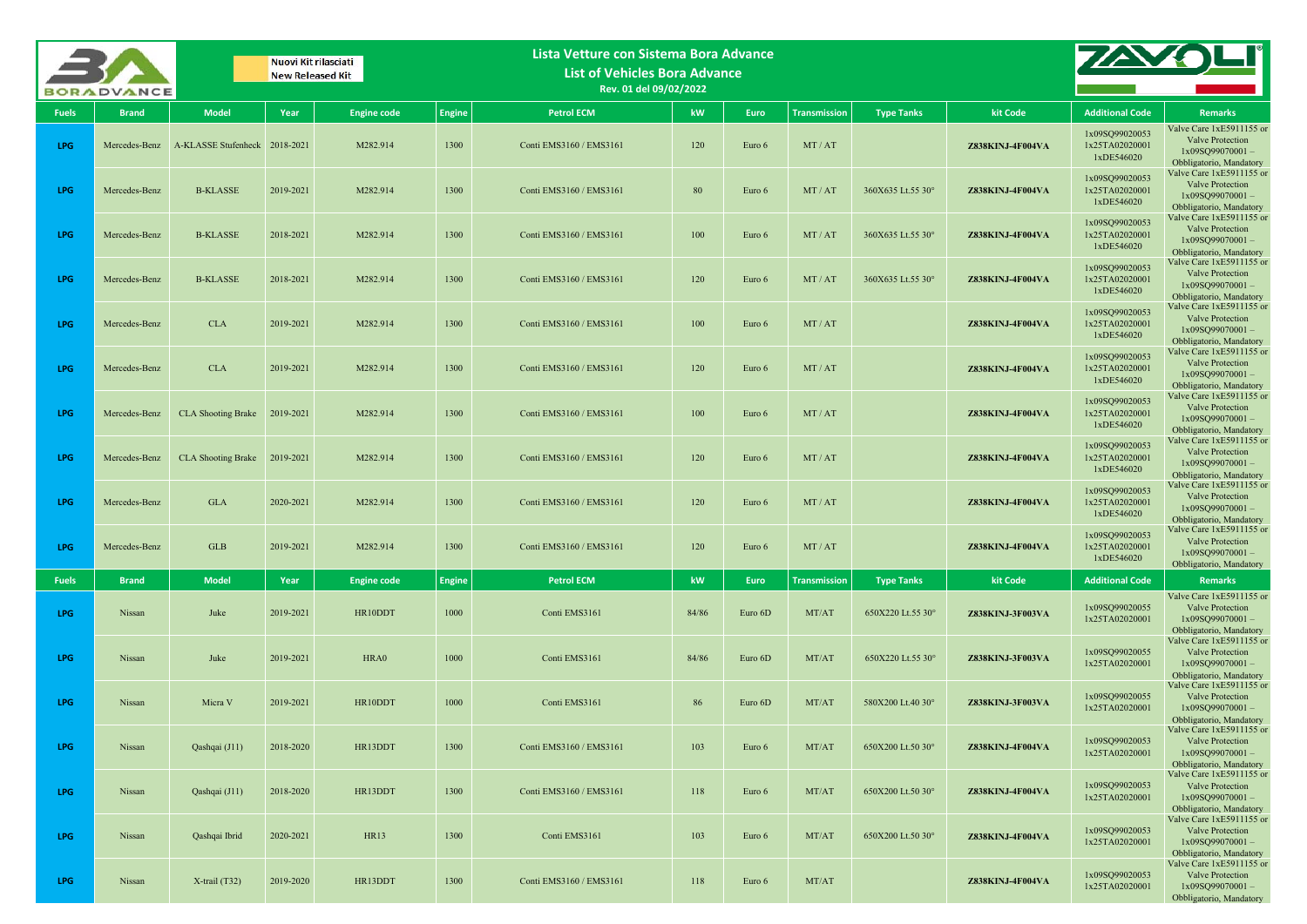|              | <b>BORADVANCE</b> |              | Nuovi Kit rilasciati<br><b>New Released Kit</b> |                                             |               | Lista Vetture con Sistema Bora Advance<br><b>List of Vehicles Bora Advance</b><br>Rev. 01 del 09/02/2022 |         |            |                     |                   |                         |                                 |                                                                                                   |
|--------------|-------------------|--------------|-------------------------------------------------|---------------------------------------------|---------------|----------------------------------------------------------------------------------------------------------|---------|------------|---------------------|-------------------|-------------------------|---------------------------------|---------------------------------------------------------------------------------------------------|
| <b>Fuels</b> | <b>Brand</b>      | <b>Model</b> | Year                                            | <b>Engine code</b>                          | <b>Engine</b> | <b>Petrol ECM</b>                                                                                        | kW      | Euro       | <b>Transmission</b> | <b>Type Tanks</b> | kit Code                | <b>Additional Code</b>          | <b>Remarks</b>                                                                                    |
| LPG          | Opel              | Combo        | 2017-2019                                       | D12XHL                                      | 1200          | Valeo / Conti VD 56.1                                                                                    | 81      | Euro 6     | MT/AT               | 600X220 Lt.53 0°  | Z838KINJ-3F003VA        | 1x 09SQ99020055<br>1x E06024513 | Valve Care 1xE5911155 or<br>Valve Protection<br>1x09SQ99070001-<br>Obbligatorio, Mandatory        |
| <b>LPG</b>   | Opel              | Astra        | 2015-2019                                       | B14XFT                                      | 1400          | GM serv# 12697426 / 12669908                                                                             | 110     | Euro 6     | MT/AT               | 650X220 Lt.55 30° | Z838KINJ-4F004VA        | 1x 09SQ99020053                 |                                                                                                   |
| LPG          | Opel              | Astra        | 2012-2019                                       | A16XHT                                      | 1600          | AC Delco / Continental                                                                                   | 125     | Euro $5/6$ | MT/AT               |                   | <b>Z838KINJ-4F004VA</b> | 1x 09SQ99020053                 |                                                                                                   |
| <b>LPG</b>   | Opel              | Astra        | 2015-2019                                       | B14XFL                                      | 1400          | Delphi E80 12 68 36 60                                                                                   | 92      | Euro 6     | MT/AT               | 600X200 Lt.42 30° | Z838KINJ-4F004VA        | 1x 09SQ99020053                 |                                                                                                   |
| LPG          | Opel              | Astra J      | 2012-2019                                       | B16SHT                                      | 1600          | GM serv# 12653988 / 12668437<br>/ 12669908                                                               | 125/147 | Euro 5/6   | MT/AT               |                   | Z838KINJ-4F004VA        | 1x 09SQ99020053                 |                                                                                                   |
| <b>LPG</b>   | Opel              | Astra K      | 2015-2017                                       | B16SHT                                      | 1600          | GM serv# 12653988 / 12668437<br>/ 12669908                                                               | 125/147 | Euro $5/6$ | MT/AT               |                   | Z838KINJ-4F004VA        | 1x 09SQ99020053                 |                                                                                                   |
| <b>LPG</b>   | Opel              | Astra K      | 2019-                                           | D14XFT / LE2                                | 1400          | GM serv# 12697426                                                                                        | 110     | Euro 6     | MT/AT               | 600X200 Lt.40 30° | <b>Z838KINJ-4F004VA</b> | 1x 09SQ99020053                 |                                                                                                   |
| <b>LPG</b>   | Opel              | Cascada      | 2013-2017                                       | B <sub>16</sub> SHT                         | 1600          | GM serv# 12653988 / 12668437<br>/12669908                                                                | 125/147 | Euro $5/6$ | MT/AT               |                   | Z838KINJ-4F004VA        | 1x 09SQ99020053                 |                                                                                                   |
| <b>LPG</b>   | Opel              | Cascada      | 2013-2019                                       | D16SHL                                      | 1600          | GM serv# 12653988 / 12668437<br>/ 12669908                                                               | 125     | Euro 5/6   | MT/AT               |                   | <b>Z838KINJ-4F004VA</b> | 1x 09SQ99020053                 |                                                                                                   |
| LPG          | Opel              | Cascada      | 2013-2019                                       | A16XHT                                      | 1600          | AC Delco / Continental                                                                                   | 125     | Euro $5/6$ | MT/AT               |                   | <b>Z838KINJ-4F004VA</b> | 1x 09SQ99020053                 |                                                                                                   |
| <b>LPG</b>   | Opel              | Combo        | 2018-2020                                       | D12XHL - EB2ADT/ F12XHT<br>EB2ADTS (HN05)   | 1200          | VD56.1                                                                                                   | 81/96   | Euro 6d    | MT/AT               | 600X220 Lt.53 0°  | <b>Z838KINJ-3F003VA</b> | 1x 09SQ99020055<br>1x E06024513 | Valve Care 1xE5911155 or<br>Valve Protection<br>$1x09SQ99070001 -$<br>Obbligatorio, Mandatory     |
| LPG          | Opel              | Combo        | $2020 -$                                        | D12XHL & D12XHT                             | 1200          | Valeo / Conti VD 56.1                                                                                    | 81/96   | Euro 6     | MT/AT               | 600X220 Lt.53 0°  | Z838KINJ-3F003VA        | 1x 09SQ99020055<br>1x E06024513 | Valve Care 1xE5911155 or<br><b>Valve Protection</b><br>1x09SQ99070001-<br>Obbligatorio, Mandatory |
| LPG          | Opel              | Corsa F      | 2018-2020                                       | F12XHT - EB2ADTS (HN05)                     | 1200          | VD56.1                                                                                                   | 96      | Euro 6d    | MT/AT               | 600X220 Lt.53 0°  | Z838KINJ-3F003VA        | 1x 09SQ99020055<br>1x E06024513 | Valve Care 1xE5911155 or<br>Valve Protection<br>1x09SQ99070001-<br>Obbligatorio, Mandatory        |
| LPG.         | Opel              | Corsa F      | 2019-2021                                       | F 12 XHL (EB2ADTD)                          | 1200          | VD56.1                                                                                                   | 74      | Euro 6d    | MT/AT               |                   | Z838KINJ-3F003VA        | 1x 09SQ99020055<br>1x E06024513 | Valve Care 1xE5911155 or<br>Valve Protection<br>1x09SQ99070001-<br>Obbligatorio, Mandatory        |
| <b>LPG</b>   | Opel              | Crossland    | 2018-2020                                       | D12XHL - EB2ADT/ F12XHT -<br>EB2ADTS (HN05) | 1200          | VD56.1                                                                                                   | 81/96   | Euro 6d    | MT/AT               |                   | Z838KINJ-3F003VA        | 1x 09SQ99020055<br>1x E06024513 | Valve Care 1xE5911155 or<br>Valve Protection<br>1x09SQ99070001-<br>Obbligatorio, Mandatory        |
| <b>LPG</b>   | Opel              | Crossland    | $2020 -$                                        | D12XHL & D12XHT                             | 1200          | Valeo / Conti VD 56.1                                                                                    | 81/96   | Euro 6     | MT/AT               |                   | <b>Z838KINJ-3F003VA</b> | 1x 09SQ99020055<br>1x E06024513 | Valve Care 1xE5911155 or<br>Valve Protection<br>$1x09SO99070001 -$<br>Obbligatorio, Mandatory     |
| LPG          | Opel              | Crossland    | 2017                                            | B12XHL (EB2DT)                              | 1200          | Valeo / Conti VD 56.1                                                                                    | 81      | Euro 6     | MT/AT               |                   | Z838KINJ-3F003VA        | 1x 09SQ99020055<br>1x E06024513 | Valve Care 1xE5911155 or<br>Valve Protection<br>1x09SQ99070001-<br>Obbligatorio, Mandatory        |
| LPG          | Opel              | Crossland    | 2017                                            | B12XHT (EB2DTS)                             | 1200          | Valeo / Conti VD 56.1                                                                                    | 96      | Euro 6     | MT/AT               |                   | Z838KINJ-3F003VA        | 1x 09SQ99020055<br>1x E06024513 | Valve Care 1xE5911155 or<br>Valve Protection<br>1x09SQ99070001-<br>Obbligatorio, Mandatory        |
| LPG          | Opel              | Grandland    |                                                 | 2018-2020 F12XHT - EB2ADTS (HN05)           | 1200          | VD56.1                                                                                                   | 81/96   | Euro 6d    | MT/AT               |                   | Z838KINJ-3F003VA        | 1x 09SQ99020055<br>1x E06024513 | Valve Care 1xE5911155 or<br>Valve Protection<br>$1x09SQ99070001 -$<br>Obbligatorio, Mandatory     |
| LPG          | Opel              | Grandland    | 2018-2020                                       | D16XHT / EP6FADTXD                          | 1600          | Bosch MG1CS042                                                                                           | 133     | Euro 6     | MT/AT               |                   | Z838KINJ-4F004VA        | 1x 09SQ99020053                 |                                                                                                   |
| LPG          | Opel              | Insignia     | 2013-2018                                       | B16SHT                                      | 1600          | GM serv# 12669908                                                                                        | 125/147 | Euro 5/6   | MT/AT               |                   | Z838KINJ-4F004VA        | 1x 09SQ99020053                 |                                                                                                   |
| LPG          | Opel              | Insignia     | $2019 -$                                        | D15SFT / LFV                                | 1500          | GM serv# 12677426                                                                                        | 121     | Euro 6     | MT/AT               |                   | Z838KINJ-4F004VA        | 1x 09SQ99020053                 |                                                                                                   |
| <b>LPG</b>   | Opel              | Insignia     | 2012-2019                                       | A16XHT                                      | 1600          | AC Delco / Continental                                                                                   | 125     | Euro 5/6   | MT/AT               |                   | Z838KINJ-4F004VA        | 1x 09SQ99020053                 |                                                                                                   |
| <b>LPG</b>   | Opel              | Insignia     | 2019-                                           | B15XHT                                      | 1500          | GM serv# 12677426                                                                                        | 121     | Euro 6     | MT/AT               |                   | Z838KINJ-4F004VA        | 1x 09SQ99020053                 |                                                                                                   |
| LPG          | Opel              | Mokka        | 2016-2019                                       | B14XFT                                      | 1400          | GM serv# 12669908                                                                                        | 112     | Euro 6     | MT/AT               | 630X220 Lt.52 30° | Z838KINJ-4F004VA        | 1x 09SQ99020053                 |                                                                                                   |
| LPG          | Opel              | Mokka        | 2020-2021                                       | F 12 XHL (EB2ADTD)                          | 1200          | VD56.1                                                                                                   | 74      | Euro 6d    | MT/AT               |                   | Z838KINJ-3F003VA        | 1x 09SQ99020055<br>1x E06024513 | Valve Care 1xE5911155 or<br>Valve Protection<br>1x09SQ99070001-<br>Obbligatorio, Mandatory        |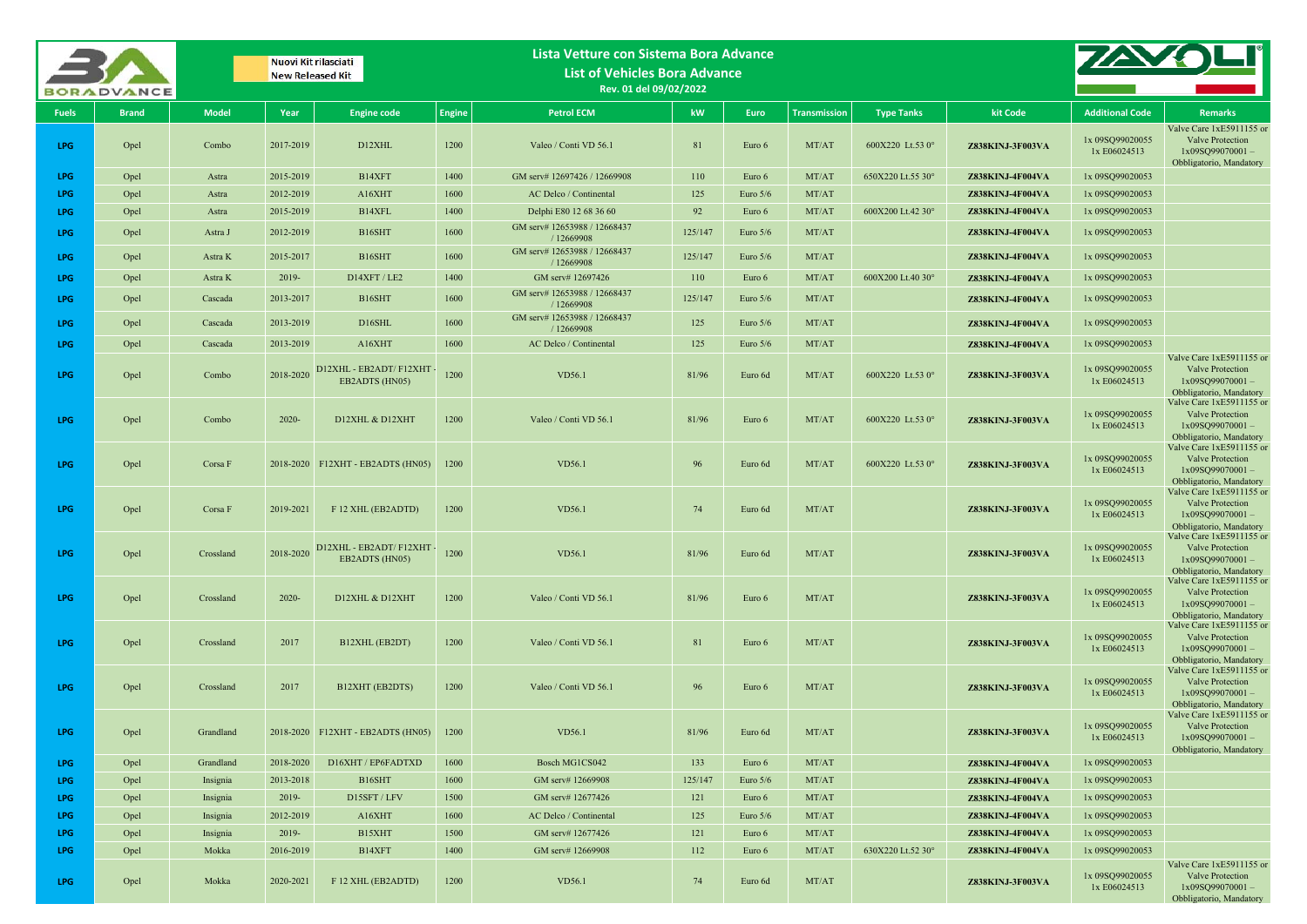|              | <b>BORADVANCE</b> |              |           | Nuovi Kit rilasciati<br><b>New Released Kit</b> |               | Lista Vetture con Sistema Bora Advance<br><b>List of Vehicles Bora Advance</b><br>Rev. 01 del 09/02/2022 |         |            |                     |                   |                  |                                                 |                                                                                                      |
|--------------|-------------------|--------------|-----------|-------------------------------------------------|---------------|----------------------------------------------------------------------------------------------------------|---------|------------|---------------------|-------------------|------------------|-------------------------------------------------|------------------------------------------------------------------------------------------------------|
| <b>Fuels</b> | <b>Brand</b>      | <b>Model</b> | Year      | <b>Engine code</b>                              | <b>Engine</b> | <b>Petrol ECM</b>                                                                                        | kW      | Euro       | <b>Transmission</b> | <b>Type Tanks</b> | kit Code         | <b>Additional Code</b>                          | <b>Remarks</b>                                                                                       |
| LPG          | Opel              | Zafira C     | 2012-2019 | D16SHL                                          | 1600          | GM serv# 12653988 / 12668437<br>/ 12669908                                                               | 125     | Euro 5/6   | MT/AT               |                   | Z838KINJ-4F004VA | 1x 09SQ99020053                                 |                                                                                                      |
| LPG          | Opel              | Zafira C     | 2013-2018 | B16SHT                                          | 1600          | GM serv# 12653988 / 12668437<br>/ 12669908                                                               | 125/147 | Euro $5/6$ | MT/AT               |                   | Z838KINJ-4F004VA | 1x 09SQ99020053                                 |                                                                                                      |
| LPG          | Opel              | Zafira C     | 2012-2019 | A16XHT                                          | 1600          | AC Delco / Continental                                                                                   | 125     | Euro $5/6$ | MT/AT               |                   | Z838KINJ-4F004VA | 1x 09SQ99020053                                 |                                                                                                      |
| <b>Fuels</b> | <b>Brand</b>      | <b>Model</b> | Year      | <b>Engine code</b>                              | <b>Engine</b> | <b>Petrol ECM</b>                                                                                        | kW      | Euro       | <b>Transmission</b> | <b>Type Tanks</b> | kit Code         | <b>Additional Code</b>                          | <b>Remarks</b>                                                                                       |
| LPG          | Peugeot           | 208          |           | 2018-2020 EB2ADT / EB2ADTS (HN05)               | 1200          | VD56.1                                                                                                   | 81/96   | Euro 6d    | MT/AT               | 650X220 Lt.55 30° | Z838KINJ-3F003VA | 1x 09SQ99020055<br>1x E06024513                 | Valve Care 1xE5911155 or<br>Valve Protection<br>$1x09SQ99070001 -$<br>Obbligatorio, Mandatory        |
| LPG          | Peugeot           | 208          | 2013-2020 | EB2DT/HN01 &<br>EB2DTS/HN02                     | 1200          | VD46.1 / VD56.1                                                                                          | 81/96   | Euro 6     | MT/AT               | 650X220 Lt.55 30° | Z838KINJ-3F003VA | 1x 09SQ99020055<br>1x E06024513                 | Valve Care 1xE5911155 or<br><b>Valve Protection</b><br>$1x09SQ99070001 -$<br>Obbligatorio, Mandatory |
| LPG          | Peugeot           | 208          | 2020      | <b>HN05</b>                                     | 1200          | <b>VD56.1</b>                                                                                            | 74      | Euro 6     | MT/AT               | 650X220 Lt.55 30° | Z838KINJ-3F003VA | 1x 09SQ99020055<br>1x E06024513                 | Valve Care 1xE5911155 or<br><b>Valve Protection</b><br>$1x09SO99070001 -$<br>Obbligatorio, Mandatory |
| <b>LPG</b>   | Peugeot           | 308          | 2014-2020 | EB2DT/HN01 &<br>EB2DTS/HN02                     | 1200          | VD46.1 / VD56.1                                                                                          | 81/96   | Euro 6     | MT/AT               | 650X220 Lt.55 30° | Z838KINJ-3F003VA | 1x 09SQ99020055<br>1x E06024513                 | Valve Care 1xE5911155 or<br><b>Valve Protection</b><br>$1x09SQ99070001 -$<br>Obbligatorio, Mandatory |
| LPG          | Peugeot           | 308          | 2018-2020 | EB2ADT (HN05)                                   | 1200          | VD56.1                                                                                                   | 81      | Euro 6D    | MT/AT               | 650X220 Lt.55 30° | Z838KINJ-3F003VA | 1x 09SQ99020055<br>1x E06024513                 | Valve Care 1xE5911155 or<br>Valve Protection<br>$1x09SQ99070001 -$<br>Obbligatorio, Mandatory        |
| LPG          | Peugeot           | 2008         |           | 2018-2020 EB2ADT / EB2ADTS (HN05)               | 1200          | VD56.1                                                                                                   | 81/96   | Euro 6d    | MT/AT               |                   | Z838KINJ-3F003VA | 1x 09SQ99020055<br>1x E06024513                 | Valve Care 1xE5911155 or<br>Valve Protection<br>$1x09SQ99070001 -$<br>Obbligatorio, Mandatory        |
| LPG          | Peugeot           | 2008         | 2015-2020 | EB2DT/HN01 &<br>EB2DTS/HN02                     | 1200          | VD46.1 / VD56.1                                                                                          | 81/96   | Euro 6     | MT/AT               |                   | Z838KINJ-3F003VA | 1x 09SQ99020055<br>1x E06024513                 | Valve Care 1xE5911155 or<br><b>Valve Protection</b><br>1x09SQ99070001-<br>Obbligatorio, Mandatory    |
| LPG          | Peugeot           | 3008         | 2018-2020 | EB2ADTS (HN05)                                  | 1200          | VD56.1                                                                                                   | 96      | Euro 6d    | MT/AT               |                   | Z838KINJ-3F003VA | 1x 09SQ99020055<br>1x E06024513                 | Valve Care 1xE5911155 or<br>Valve Protection<br>$1x09SO99070001 -$<br>Obbligatorio, Mandatory        |
| <b>LPG</b>   | Peugeot           | 3008         | 2015-2020 | EB2DT/HN01 &<br>EB2DTS/HN02                     | 1200          | VD46.1 / VD56.1                                                                                          | 81/96   | Euro 6     | MT/AT               |                   | Z838KINJ-3F003VA | 1x 09SQ99020055<br>1x E06024513                 | Valve Care 1xE5911155 or<br><b>Valve Protection</b><br>$1x09SQ99070001 -$<br>Obbligatorio, Mandatory |
| LPG          | Peugeot           | 5008         | 2015-2020 | EB2DT/HN01 &<br>EB2DTS/HN02                     | 1200          | VD46.1 / VD56.1                                                                                          | 81/96   | Euro 6     | MT/AT               | 600X200 Lt.47 0°  | Z838KINJ-3F003VA | 1x 09SQ99020055<br>1x E06024513                 | Valve Care 1xE5911155 or<br>Valve Protection<br>$1x09SQ99070001 -$<br>Obbligatorio, Mandatory        |
| LPG          | Peugeot           | Partner      |           | 2018-2020 EB2ADT / EB2ADTS (HN05)               | 1200          | VD56.1                                                                                                   | 81/96   | Euro 6d    | MT/AT               |                   | Z838KINJ-3F003VA | 1x 09SQ99020055<br>1x E06024513                 | Valve Care 1xE5911155 or<br>Valve Protection<br>$1x09SQ99070001 -$<br>Obbligatorio, Mandatory        |
| LPG          | Peugeot           | Partner      | 2016-2020 | EB2DT/HN01 &<br>EB2DTS/HN02                     | 1200          | VD46.1 / VD56.1                                                                                          | 81/96   | Euro 6     | MT/AT               |                   | Z838KINJ-3F003VA | 1x 09SQ99020055<br>1x E06024513                 | Valve Care 1xE5911155 or<br>Valve Protection<br>1x09SQ99070001-<br>Obbligatorio, Mandatory           |
| LPG          | Peugeot           | Rifter       |           | 2018-2020 EB2ADT / EB2ADTS (HN05)               | 1200          | VD56.1                                                                                                   | 81/96   | Euro 6d    | MT/AT               |                   | Z838KINJ-3F003VA | 1x 09SQ99020055<br>1x E06024513                 | Valve Care 1xE5911155 or<br>Valve Protection<br>$1x09SQ99070001 -$<br>Obbligatorio, Mandatory        |
| <b>Fuels</b> | <b>Brand</b>      | <b>Model</b> | Year      | <b>Engine code</b>                              | <b>Engine</b> | <b>Petrol ECM</b>                                                                                        | kW      | Euro       | <b>Transmission</b> | <b>Type Tanks</b> | kit Code         | <b>Additional Code</b>                          | <b>Remarks</b>                                                                                       |
| LPG          | Renault           | Captur       | 2019-2020 | 1.3 TCe130 H5H                                  | 1300          | Conti EMS3160 / EMS3161                                                                                  | 96      | Euro 6     | MT/AT               | 600X200 Lt.42 30° | Z838KINJ-4F004VA | 1x09SQ99020053<br>1x25TA02020001<br>1xE06024513 | Valve Care 1xE5911155 or<br>Valve Protection<br>$1x09SQ99070001 -$<br>Obbligatorio, Mandatory        |
| LPG          | Renault           | Captur       | 2019-2020 | 1.3 TCe150 H5H                                  | 1300          | Conti EMS3160 / EMS3161                                                                                  | 110     | Euro 6     | MT/AT               | 600X200 Lt.42 30° | Z838KINJ-4F004VA | 1x09SQ99020053<br>1x25TA02020001<br>1xE06024513 | Valve Care 1xE5911155 or<br>Valve Protection<br>1x09SQ99070001-<br>Obbligatorio, Mandatory           |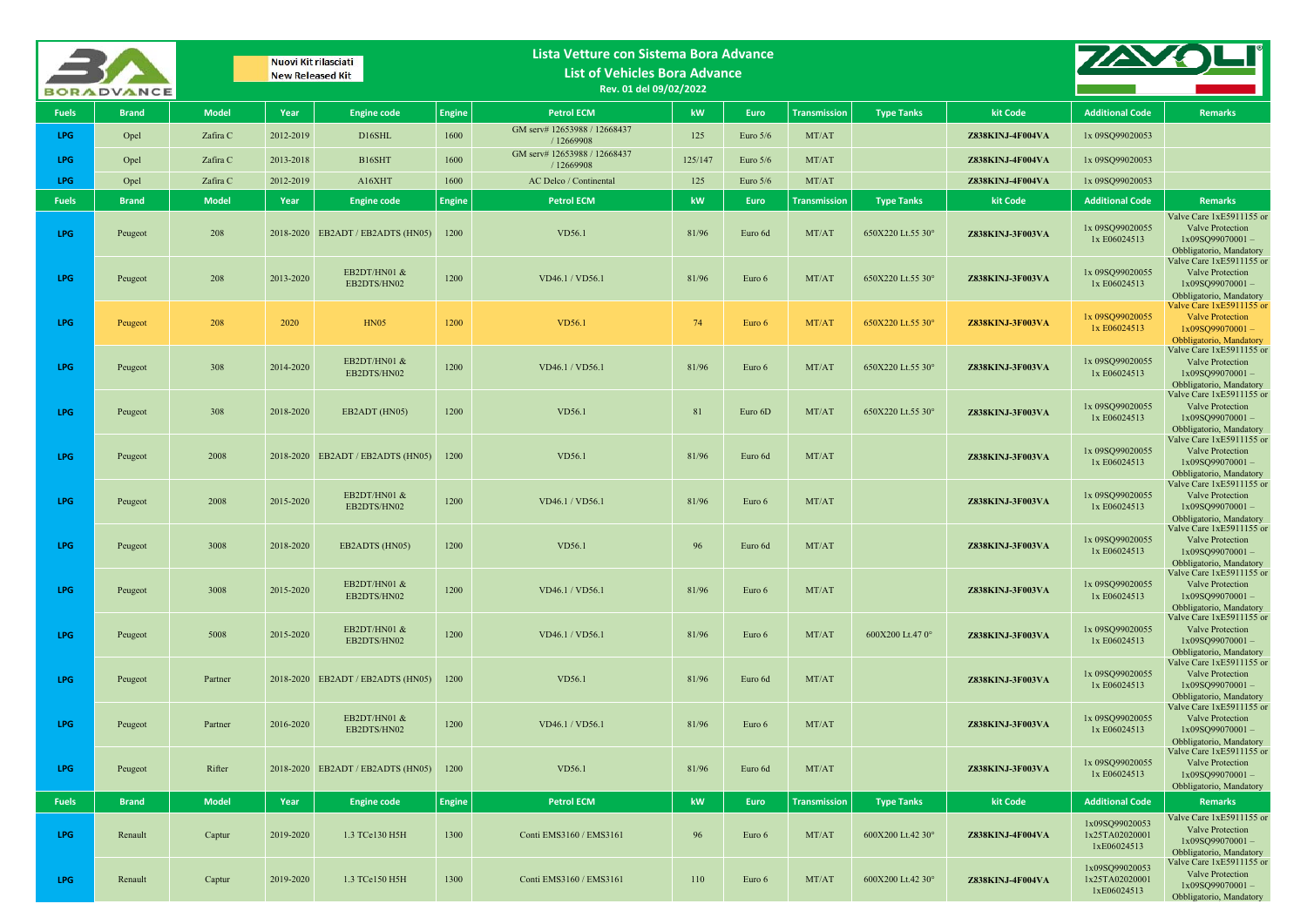|              | <b>BORADVANCE</b> |                   | Nuovi Kit rilasciati<br><b>New Released Kit</b> |                            |               | Lista Vetture con Sistema Bora Advance<br><b>List of Vehicles Bora Advance</b><br>Rev. 01 del 09/02/2022 |           |                  |                        |                   |                                      |                                                 |                                                                                                      |
|--------------|-------------------|-------------------|-------------------------------------------------|----------------------------|---------------|----------------------------------------------------------------------------------------------------------|-----------|------------------|------------------------|-------------------|--------------------------------------|-------------------------------------------------|------------------------------------------------------------------------------------------------------|
| <b>Fuels</b> | <b>Brand</b>      | <b>Model</b>      | Year                                            | <b>Engine code</b>         | <b>Engine</b> | <b>Petrol ECM</b>                                                                                        | kW        | Euro             | <b>Transmission</b>    | <b>Type Tanks</b> | kit Code                             | <b>Additional Code</b>                          | Remarks                                                                                              |
| <b>CNG</b>   | Renault           | Captur Flex Fuel  | 2020                                            | H <sub>5</sub> H           | 1300          | Conti EMS3161                                                                                            | 125       | Euro 6           | MT/AT-DSG              |                   | <b>Z891KINJ-4004A-BRA</b>            | 1x 09SQ99020053                                 |                                                                                                      |
| LPG          | Renault           | Clio V            | 2019-2020                                       | 1.3 TCe130 H5H             | 1300          | Conti EMS3160 / EMS3161                                                                                  | 96        | Euro 6           | MT/AT                  | 580X200 Lt.45 0°  | <b>Z838KINJ-4F004VA</b>              | 1x09SQ99020053<br>1x25TA02020001<br>1xE06024513 | Valve Care 1xE5911155 or<br>Valve Protection<br>$1x09SO99070001 -$<br>Obbligatorio, Mandatory        |
| LPG          | Renault           | Kadjar            | 2018-2020                                       | 1.3 TCe140 H5H             | 1300          | Conti EMS3160 / EMS3161                                                                                  | 103       | Euro 6           | MT/AT                  |                   | Z838KINJ-4F004VA                     | 1x09SO99020053<br>1x25TA02020001<br>1xE06024513 | Valve Care 1xE5911155 or<br>Valve Protection<br>1x09SQ99070001-<br>Obbligatorio, Mandatory           |
| LPG          | Renault           | Kadjar            | 2018-2020                                       | 1.3 TCe160 H5H             | 1300          | Conti EMS3160 / EMS3161                                                                                  | 117       | Euro 6           | MT/AT                  |                   | Z838KINJ-4F004VA                     | 1x09SQ99020053<br>1x25TA02020001<br>1xE06024513 | Valve Care 1xE5911155 or<br>Valve Protection<br>$1x09SQ99070001 -$<br>Obbligatorio, Mandatory        |
| <b>LPG</b>   | Renault           | Megane IV         | 2018-2020                                       | 1.3 TCe100 H5H             | 1300          | Conti EMS3160 / EMS3161                                                                                  | 75        | Euro 6           | MT/AT                  | 650X220 Lt.55 30° | Z838KINJ-4F004VA                     | 1x09SQ99020053<br>1x25TA02020001<br>1xE06024513 | Valve Care 1xE5911155 or<br>Valve Protection<br>1x09SQ99070001-<br>Obbligatorio, Mandatory           |
| <b>LPG</b>   | Renault           | Megane IV         | 2018-2020                                       | 1.3 TCe115 H5H             | 1300          | Conti EMS3160 / EMS3161                                                                                  | 85        | Euro 6           | MT/AT                  | 650X220 Lt.55 30° | Z838KINJ-4F004VA                     | 1x09SQ99020053<br>1x25TA02020001<br>1xE06024513 | Valve Care 1xE5911155 or<br>Valve Protection<br>$1x09SO99070001 -$<br>Obbligatorio, Mandatory        |
| LPG          | Renault           | Megane IV         | 2018-2020                                       | 1.3 TCe140 H5H             | 1300          | Conti EMS3160 / EMS3161                                                                                  | 103       | Euro 6           | MT/AT                  | 650X220 Lt.55 30° | Z838KINJ-4F004VA                     | 1x09SQ99020053<br>1x25TA02020001<br>1xE06024513 | Valve Care 1xE5911155 or<br>Valve Protection<br>$1x09SO99070001 -$<br>Obbligatorio, Mandatory        |
| LPG          | Renault           | Megane IV         | 2018-2020                                       | 1.3 TCe160 H5H             | 1300          | Conti EMS3160 / EMS3161                                                                                  | 117/120   | Euro 6           | MT/AT                  | 650X220 Lt.55 30° | <b>Z838KINJ-4F004VA</b>              | 1x09SQ99020053<br>1x25TA02020001<br>1xE06024513 | Valve Care 1xE5911155 or<br>Valve Protection<br>$1x09SQ99070001 -$<br>Obbligatorio, Mandatory        |
| LPG          | Renault           | Scenic IV (Grand) | 2018-2020                                       | 1.3 TCe115 H5H             | 1300          | Conti EMS3160 / EMS3161                                                                                  | 85        | Euro 6           | MT/AT                  |                   | Z838KINJ-4F004VA                     | 1x09SQ99020053<br>1x25TA02020001<br>1xE06024513 | Valve Care 1xE5911155 or<br>Valve Protection<br>$1x09SQ99070001 -$<br>Obbligatorio, Mandatory        |
| <b>LPG</b>   | Renault           | Scenic IV (Grand) | 2018-2020                                       | 1.3 TCe140 H5H             | 1300          | Conti EMS3160 / EMS3161                                                                                  | 103       | Euro 6           | MT/AT                  |                   | Z838KINJ-4F004VA                     | 1x09SQ99020053<br>1x25TA02020001<br>1xE06024513 | Valve Care 1xE5911155 or<br>Valve Protection<br>$1x09SQ99070001 -$<br>Obbligatorio, Mandatory        |
| LPG          | Renault           | Scenic IV (Grand) | 2018-2020                                       | 1.3 TCe160 H5H             | 1300          | Conti EMS3160 / EMS3161                                                                                  | 117/120   | Euro 6           | MT/AT                  |                   | Z838KINJ-4F004VA                     | 1x09SQ99020053<br>1x25TA02020001<br>1xE06024513 | Valve Care 1xE5911155 or<br><b>Valve Protection</b><br>$1x09SO99070001 -$<br>Obbligatorio, Mandatory |
| LPG          | Renault           | Talisman          | 2019-2020                                       | 1.3 TCe160 H5H             | 1300          | Conti EMS3160 / EMS3161                                                                                  | 117       | Euro 6           | MT/AT                  |                   | Z838KINJ-4F004VA                     | 1x09SQ99020053<br>1x25TA02020001<br>1xE06024513 | Valve Care 1xE5911155 or<br><b>Valve Protection</b><br>$1x09SO99070001 -$<br>Obbligatorio, Mandatory |
| <b>Fuels</b> | <b>Brand</b>      | <b>Model</b>      | Year                                            | <b>Engine code</b>         | <b>Engine</b> | <b>Petrol ECM</b>                                                                                        | kW        | <b>Euro</b>      | <b>Transmission</b>    | <b>Type Tanks</b> | kit Code                             | <b>Additional Code</b>                          | <b>Remarks</b>                                                                                       |
| LPG.         | Seat              | Arona             | 2017-2020                                       | <b>DADA</b>                | 1500          | Bosch MG1CS011                                                                                           | 110       | Euro 6           | MT/AT-DSG              | 630X250 Lt.60 30° | Z838KINJ-4F004VA                     | 2xFE3000123                                     |                                                                                                      |
| <b>LPG</b>   | Seat              | Arona             | 2018-2020                                       | <b>DPCA</b>                | 1500          | Bosch MG1CS011                                                                                           | 110       | Euro 6           | MT/AT-DSG              | 630X250 Lt.60 30° | Z838KINJ-4F004VA                     | 2xFE3000123                                     |                                                                                                      |
| <b>LPG</b>   | Seat              | Arona             | 2018-2020                                       | <b>DKLA</b>                | 1000          | <b>Bosch MED 17.1.27</b>                                                                                 | 70        | Euro 6           | MT/AT-DSG              |                   | Z838KINJ-3F003VA                     | 2xFE3000123                                     |                                                                                                      |
| LPG          | Seat              | Arona             | 2020-                                           | <b>DLAA</b>                | 1000          | Delphi GCM7.4                                                                                            | 81        | Euro 6D          | MT/AT-DSG              |                   | Z838KINJ-3F003VA                     | 2xFE3000123                                     |                                                                                                      |
| LPG.         | Seat              | Arona             | 2017-2020                                       | CHZJ/DKJA/DKRF             | 1000          | Bosch MED 17.5.21 / 17.1.27                                                                              | 85        | Euro 6           | MT/AT-DSG              |                   | Z838KINJ-3F003VA                     | 2xFE3000123                                     |                                                                                                      |
| LPG<br>LPG   | Seat<br>Seat      | Arona             | 2017-2020<br>2016-2020                          | <b>CHZL</b><br><b>DADA</b> | 1000<br>1500  | Bosch MED 17.5.21 / 17.1.27<br>Bosch MG1CS011                                                            | 70<br>110 | Euro 6<br>Euro 6 | MT/AT-DSG<br>MT/AT-DSG | 630X250 Lt.60 30° | Z838KINJ-3F003VA<br>Z838KINJ-4F004VA | 2xFE3000123<br>2xFE3000123                      |                                                                                                      |
| LPG          | Seat              | Ateca<br>Ateca    | 2018-2020                                       | <b>DPCA</b>                | 1500          | Bosch MG1CS011                                                                                           | 110       | Euro 6           | MT/AT-DSG              | 630X250 Lt.60 30° | <b>Z838KINJ-4F004VA</b>              | 2xFE3000123                                     |                                                                                                      |
| LPG          | Seat              | Ateca             | 2017-2020                                       | <b>CZPB</b>                | 2000          | Bosch MG1CS001                                                                                           | 140       | Euro 6           | MT/AT-DSG              |                   | Z838KINJ-4F004VDG                    | 2xFE3000123                                     |                                                                                                      |
| LPG          | Seat              | Ateca             | 2017-2020                                       | <b>DKZA</b>                | 2000          | Bosch MG1CS111                                                                                           | 140       | Euro 6           | MT/AT-DSG              |                   | Z838KINJ-4F004VDG                    | 2xFE3000123                                     |                                                                                                      |
| LPG          | Seat              | Ateca             | 2016-2020                                       | <b>DKRF</b>                | 1000          | Bosch MED 17.5.21 / 17.1.27                                                                              | 85        | Euro 6           | MT/AT-DSG              |                   | Z838KINJ-3F003VA                     | 2xFE3000123                                     |                                                                                                      |
| <b>LPG</b>   | Seat              | Ateca             | $2020 -$                                        | <b>DLAA</b>                | 1000          | Delphi GCM7.4                                                                                            | 81        | Euro 6D          | MT/AT-DSG              |                   | Z838KINJ-3F003VA                     | 2xFE3000123                                     |                                                                                                      |
| LPG          | Seat              | Ateca             | 2016-2020                                       | <b>CHZJ</b>                | 1000          | Bosch MED 17.5.21 / 17.1.27                                                                              | 85        | Euro 6           | MT/AT-DSG              |                   | Z838KINJ-3F003VA                     | 2xFE3000123                                     |                                                                                                      |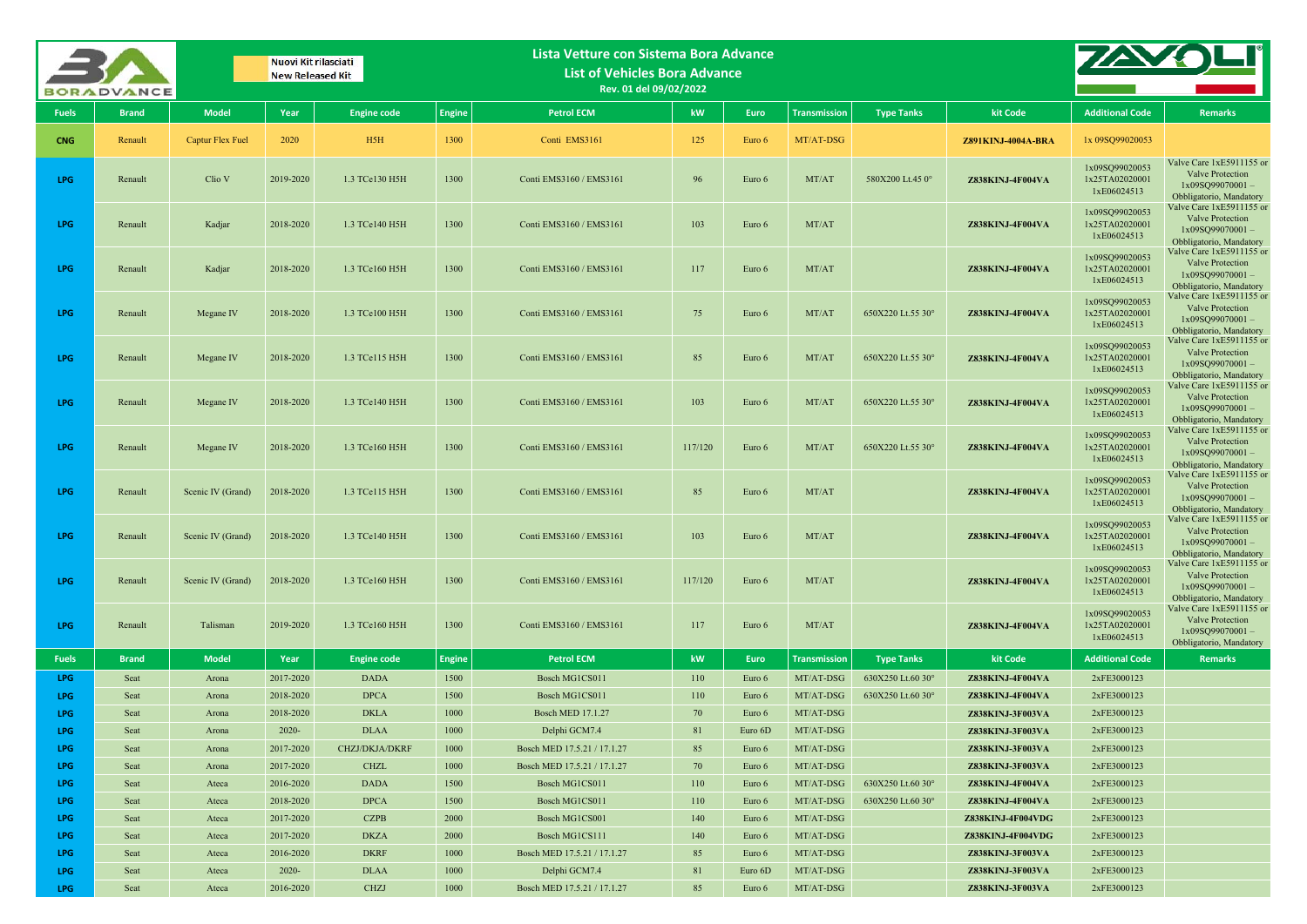|              | <b>BORADVANCE</b> |              | Nuovi Kit rilasciati<br><b>New Released Kit</b> |                                 |               | Lista Vetture con Sistema Bora Advance<br><b>List of Vehicles Bora Advance</b><br>Rev. 01 del 09/02/2022 |           |         |                        |                    |                                       |                            |                |
|--------------|-------------------|--------------|-------------------------------------------------|---------------------------------|---------------|----------------------------------------------------------------------------------------------------------|-----------|---------|------------------------|--------------------|---------------------------------------|----------------------------|----------------|
| <b>Fuels</b> | <b>Brand</b>      | <b>Model</b> | Year                                            | <b>Engine code</b>              | <b>Engine</b> | <b>Petrol ECM</b>                                                                                        | kW        | Euro    | <b>Transmission</b>    | <b>Type Tanks</b>  | kit Code                              | <b>Additional Code</b>     | <b>Remarks</b> |
| LPG          | Seat              | Ibiza IV / V | 2015-2020                                       | CHZB/CHZL                       | 1000          | Bosch MED 17.5.21 / 17.1.27                                                                              | 70        | Euro 6  | MT/AT-DSG              | 600X200 Lt. 42 30° | Z838KINJ-3F003VA                      | 2xFE3000123                |                |
| LPG          | Seat              | Ibiza V      | 2017-2020                                       | <b>DADA</b>                     | 1500          | Bosch MG1CS011                                                                                           | 110       | Euro 6  | MT/AT-DSG              |                    | Z838KINJ-4F004VA                      | 2xFE3000123                |                |
| LPG          | Seat              | Ibiza V      | 2018-2020                                       | <b>DKLA</b>                     | 1000          | <b>Bosch MED 17.1.27</b>                                                                                 | 70        | Euro 6  | MT/AT-DSG              | 600X200 Lt. 42 30° | Z838KINJ-3F003VA                      | 2xFE3000123                |                |
| LPG.         | Seat              | Ibiza V      | $2020 -$                                        | <b>DLAA</b>                     | 1000          | Delphi GCM7.4                                                                                            | 81        | Euro 6D | MT/AT-DSG              | 600X200 Lt. 42 30° | Z838KINJ-3F003VA                      | 2xFE3000123                |                |
| LPG          | Seat              | Ibiza V      | 2015-2020                                       | <b>CHZC</b>                     | 1000          | Bosch MED 17.5.21 / 17.1.27                                                                              | 81        | Euro 6  | MT/AT-DSG              | 600X200 Lt. 42 30° | Z838KINJ-3F003VA                      | 2xFE3000123                |                |
| LPG          | Seat              | Ibiza V      | 2017-2020                                       | <b>CHZJ/DKJA/DKRF</b>           | 1000          | Bosch MED 17.5.21 / 17.1.27                                                                              | 85        | Euro 6  | MT/AT-DSG              | 600X200 Lt. 42 30° | Z838KINJ-3F003VA                      | 2xFE3000123                |                |
| <b>LPG</b>   | Seat              | Leon         | 2017-2020                                       | <b>DADA</b>                     | 1500          | Bosch MG1CS011                                                                                           | 110       | Euro 6  | MT/AT-DSG              |                    | Z838KINJ-4F004VA                      | 2xFE3000123                |                |
| LPG          | Seat              | Leon         | 2018-2020                                       | <b>DACA</b>                     | 1500          | Bosch MG1CS011                                                                                           | 96        | Euro 6  | MT/AT-DSG              |                    | Z838KINJ-4F004VA                      | 2xFE3000123                |                |
| LPG          | Seat              | Leon         | 2018-2020                                       | <b>DPCA</b>                     | 1500          | Bosch MG1CS011                                                                                           | 110       | Euro 6  | MT/AT-DSG              |                    | Z838KINJ-4F004VA                      | 2xFE3000123                |                |
| LPG          | Seat              | Leon         | 2017-2020                                       | <b>DKZA</b>                     | 2000          | Bosch MG1CS111                                                                                           | 140       | Euro 6  | MT/AT-DSG              |                    | Z838KINJ-4F004VDG                     | 2xFE3000123                |                |
| LPG          | Seat              | Leon         | 2018-2020                                       | <b>DKLB</b>                     | 1000          | Bosch MED 17.1.27                                                                                        | 63        | Euro 6  | MT/AT-DSG              | 630X225 Lt. 53 30° | Z838KINJ-3F003VA                      | 2xFE3000123                |                |
| LPG          | Seat              | Leon         | $2020 -$                                        | <b>DLAA</b>                     | 1000          | Delphi GCM7.4                                                                                            | 81        | Euro 6D | MT/AT-DSG              | 630X225 Lt. 53 30° | Z838KINJ-3F003VA                      | 2xFE3000123                |                |
| LPG          | Seat              | Leon         | 2015-2020                                       | <b>CHZD/DKRF</b>                | 1000          | Bosch MED 17.5.21 / 17.1.27                                                                              | 85        | Euro 6  | MT/AT-DSG              | 630X225 Lt. 53 30° | Z838KINJ-3F003VA                      | 2xFE3000123                |                |
| LPG          | Seat              | Leon         | 2021                                            | <b>DNNA</b>                     | 2000          | Bosch MG1CS031 / Continental Simos 18.10                                                                 | 140       | Euro 6D | MT/AT-DSG              |                    | Z838KINJ-4F004VG                      | 2xFE3000123                |                |
| LPG          | Seat              | Leon         | 2019-2020                                       | <b>DPBA</b>                     | 1500          | Bosch MG1CS011                                                                                           | 96        | Euro 6  | MT/AT-DSG              |                    | Z838KINJ-4F004VA                      | 2xFE3000123                |                |
| LPG          | Seat              | Leon         | 2020-2022                                       | <b>DFYA</b>                     | 1500          | Bosch MG1CS011                                                                                           | 96        | Euro 6  | MT/AT-DSG              |                    | Z838KINJ-4F004VA                      | 2xFE3000123                |                |
| LPG          | Seat              | Tarraco      | 2018-2020                                       | <b>DADA</b>                     | 1500          | Bosch MG1CS011                                                                                           | 110       | Euro 6  | MT/AT-DSG              |                    | Z838KINJ-4F004VA                      | 2xFE3000123                |                |
| LPG          | Seat              | Tarraco      | 2018-2020                                       | <b>DPCA</b>                     | 1500          | Bosch MG1CS011                                                                                           | 110       | Euro 6  | MT/AT-DSG              |                    | Z838KINJ-4F004VA                      | 2xFE3000123                |                |
| LPG          | Seat              | Tarraco      | 2017-2020                                       | <b>DKZA</b>                     | 2000          | Bosch MG1CS111                                                                                           | 140       | Euro 6  | MT/AT-DSG              |                    | Z838KINJ-4F004VDG                     | 2xFE3000123                |                |
| LPG          | Seat              | Toledo IV    | 2018-2020                                       | <b>DKLD</b>                     | 1000          | <b>Bosch MED 17.1.27</b>                                                                                 | 70        | Euro 6  | MT/AT-DSG              | 630X225 Lt. 53 30° | Z838KINJ-3F003VA                      | 2xFE3000123                |                |
| LPG.         | Seat              | Toledo IV    | 2017-2020                                       | <b>CHZB</b>                     | 1000          | Bosch MED 17.5.21 / 17.1.27                                                                              | 70        | Euro 6  | MT/AT-DSG              | 630X225 Lt. 53 30° | Z838KINJ-3F003VA                      | 2xFE3000123                |                |
| LPG          | Seat              | Toledo IV    | 2017-2020                                       | <b>CHZC/DKRF</b>                | 1000          | Bosch MED 17.5.21 / 17.1.27                                                                              | 81        | Euro 6  | MT/AT-DSG              | 630X225 Lt. 53 30° | Z838KINJ-3F003VA                      | 2xFE3000123                |                |
| <b>Fuels</b> | <b>Brand</b>      | <b>Model</b> | Year                                            | <b>Engine code</b>              | <b>Engine</b> | <b>Petrol ECM</b>                                                                                        | kW        | Euro    | <b>Transmission</b>    | <b>Type Tanks</b>  | kit Code                              | <b>Additional Code</b>     | Remarks        |
| LPG.         | Skoda             | Fabia        | 2014-2020                                       | <b>CHZC/DKRC</b>                | 1000          | Bosch MED 17.5.21 / 17.1.27                                                                              | 81        | Euro 6  | MT/AT-DSG              | 600x220 Lt.47 30°  | Z838KINJ-3F003VA                      | 2xFE3000123                |                |
| LPG          | Skoda             | Fabia        | 2017-2020                                       | <b>CHZB</b>                     | 1000          | Bosch MED 17.5.21 / 17.1.27                                                                              | 70        | Euro 6  | MT/AT-DSG              |                    | Z838KINJ-3F003VA                      | 2xFE3000123                |                |
| LPG          | Skoda             | Fabia III    | 2018-2020                                       | <b>DKLD</b>                     | 1000          | <b>Bosch MED 17.1.27</b>                                                                                 | 70        | Euro 6  | MT/AT-DSG              | 600x220 Lt.47 30°  | Z838KINJ-3F003VA                      | 2xFE3000123                |                |
| LPG          | Skoda             | Kamiq        | $2020 -$                                        | <b>DPCA</b>                     | 1500          | Bosch MG1CS011                                                                                           | 110       | Euro 6  | MT/AT-DSG              |                    | Z838KINJ-4F004VA                      | 2xFE3000123                |                |
| LPG          | Skoda             | Kamiq        | 2018-2020                                       | <b>DKLA</b>                     | 1000          | <b>Bosch MED 17.1.27</b>                                                                                 | 70        | Euro 6  | MT/AT-DSG              |                    | Z838KINJ-3F003VA                      | 2xFE3000123                |                |
| LPG          | Skoda             | Kamiq        | 2019-                                           | <b>DKRF</b>                     | 1000          | Bosch MED 17.5.21 / 17.1.27                                                                              | 85        | Euro 6  | MT/AT-DSG              |                    | Z838KINJ-3F003VA                      | 2xFE3000123                |                |
| LPG          | Skoda             | Kamiq        | $2020 -$                                        | <b>DLAA</b>                     | 1000          | Delphi GCM7.4                                                                                            | 81        | Euro 6D | MT/AT-DSG              |                    | Z838KINJ-3F003VA                      | 2xFE3000123                |                |
| LPG          | Skoda             | Kamiq        | 2019-2021                                       | <b>DLAC</b>                     | 1000          | Delphi GCM7.4                                                                                            | 70        | Euro 6D | MT/AT-DSG              |                    | Z838KINJ-3F003VA                      | 2xFE3000123                |                |
| LPG          | Skoda             | Karoq        | 2017-2020                                       | <b>DADA</b>                     | 1500          | Bosch MG1CS011                                                                                           | 110       | Euro 6  | MT/AT-DSG              |                    | Z838KINJ-4F004VA                      | 2xFE3000123                |                |
| LPG          | Skoda             | Karoq        | 2018-2020                                       | <b>DPCA</b>                     | 1500          | Bosch MG1CS011                                                                                           | 110       | Euro 6  | MT/AT-DSG              |                    | Z838KINJ-4F004VA                      | 2xFE3000123                |                |
| LPG          | Skoda             | Karoq        | 2019-2020                                       | <b>DKZA</b>                     | 2000          | Bosch MG1CS111                                                                                           | 140       | Euro 6  | MT/AT-DSG              |                    | Z838KINJ-4F004VDG                     | 2xFE3000123                |                |
| LPG          | Skoda             | Karoq        | 2019-                                           | <b>DKRF</b>                     | 1000          | Bosch MED 17.5.21 / 17.1.27                                                                              | 85        | Euro 6  | MT/AT-DSG              |                    | Z838KINJ-3F003VA                      | 2xFE3000123                |                |
| LPG          | Skoda             | Karoq        | $2020 -$                                        | <b>DLAA</b>                     | 1000          | Delphi GCM7.4                                                                                            | 81        | Euro 6D | MT/AT-DSG              |                    | Z838KINJ-3F003VA                      | 2xFE3000123                |                |
| LPG          | Skoda             | Kodiaq       | 2018-2020                                       | <b>DADA</b>                     | 1500          | Bosch MG1CS011                                                                                           | 110       | Euro 6  | MT/AT-DSG              |                    | Z838KINJ-4F004VA                      | 2xFE3000123                |                |
| LPG          | Skoda             | Kodiaq       | 2018-2020                                       | <b>DPCA</b>                     | 1500          | Bosch MG1CS011                                                                                           | 110       | Euro 6  | MT/AT-DSG              |                    | Z838KINJ-4F004VA                      | 2xFE3000123                |                |
| LPG          | Skoda             | Kodiaq       | 2016-2020                                       | <b>CZPA</b>                     | 2000          | Bosch MG1CS001                                                                                           | 132       | Euro 6  | MT/AT-DSG              |                    | Z838KINJ-4F004VDG                     | 2xFE3000123                |                |
| LPG          | Skoda             | Kodiaq       | 2019-2020                                       | <b>DKZA</b>                     | 2000          | Bosch MG1CS111                                                                                           | 140       | Euro 6  | MT/AT-DSG              |                    | Z838KINJ-4F004VDG                     | 2xFE3000123                |                |
| LPG.         | Skoda             | Kodiaq       | 2017-2020                                       | <b>CHZJ</b>                     | 1000          | Bosch MED 17.5.21 / 17.1.27                                                                              | 85        | Euro 6  | MT/AT-DSG              |                    | Z838KINJ-3F003VA                      | 2xFE3000123                |                |
| LPG          | Skoda             | Octavia      | 2017-2020                                       | <b>DADA</b>                     | 1500          | Bosch MG1CS011                                                                                           | 110       | Euro 6  | MT/AT-DSG              |                    | Z838KINJ-4F004VA                      | 2xFE3000123                |                |
| LPG<br>LPG   | Skoda             | Octavia      | 2017-2020<br>2016-2020                          | <b>DKZA</b><br><b>CHZD/DKRF</b> | 2000<br>1000  | Bosch MG1CS111<br>Bosch MED 17.5.21 / 17.1.27                                                            | 140<br>85 | Euro 6  | MT/AT-DSG<br>MT/AT-DSG | 630x225 Lt.53 30°  | Z838KINJ-4F004VDG<br>Z838KINJ-3F003VA | 2xFE3000123<br>2xFE3000123 |                |
|              | Skoda             | Octavia      |                                                 |                                 |               |                                                                                                          |           | Euro 6  |                        |                    |                                       |                            |                |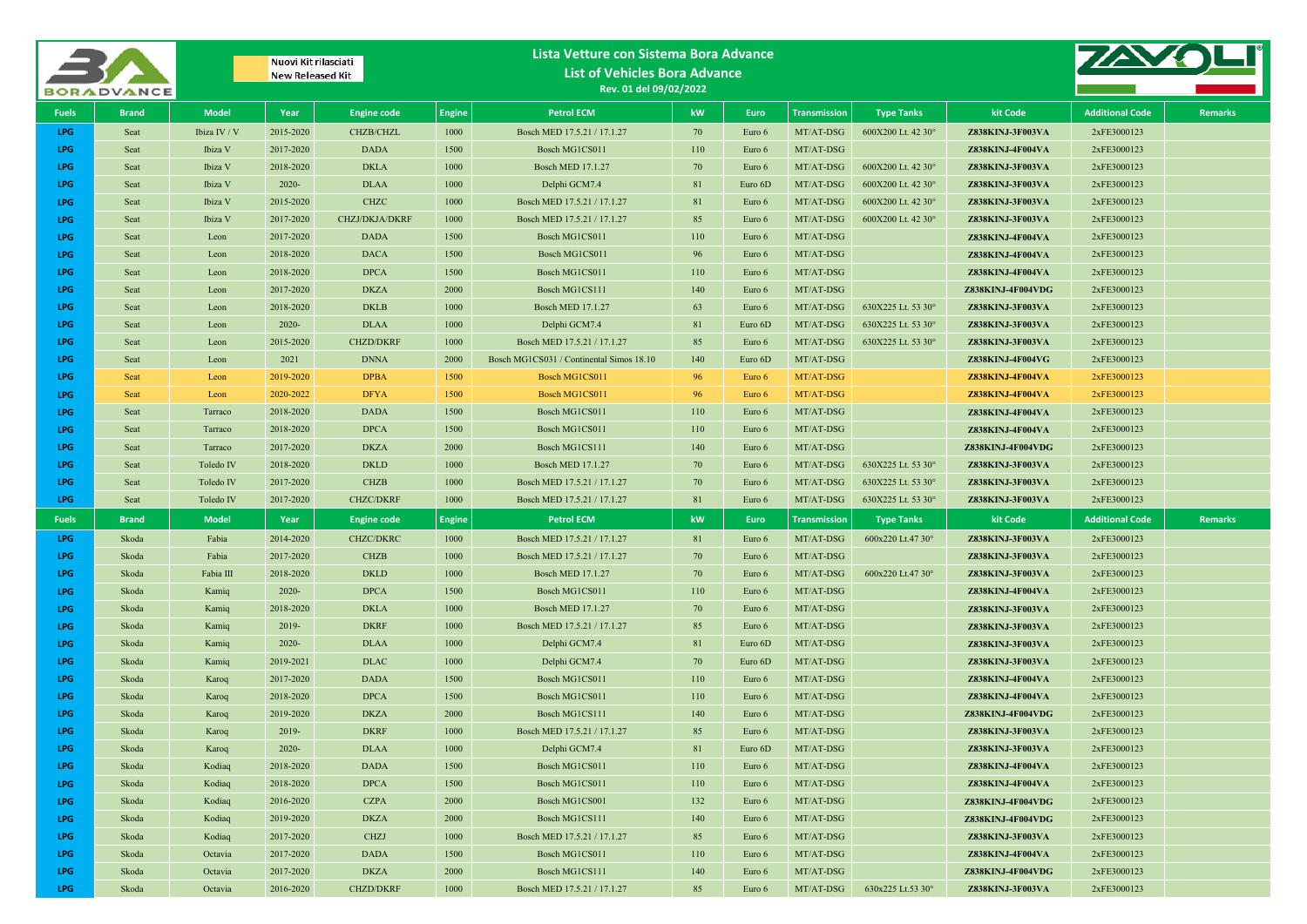|              | <b>BORADVANCE</b> |                   |               | Nuovi Kit rilasciati<br><b>New Released Kit</b> |               | Lista Vetture con Sistema Bora Advance<br><b>List of Vehicles Bora Advance</b><br>Rev. 01 del 09/02/2022 |                        |              |                     |                   |                         |                                 |                                                                                                   |
|--------------|-------------------|-------------------|---------------|-------------------------------------------------|---------------|----------------------------------------------------------------------------------------------------------|------------------------|--------------|---------------------|-------------------|-------------------------|---------------------------------|---------------------------------------------------------------------------------------------------|
| <b>Fuels</b> | <b>Brand</b>      | <b>Model</b>      | Year          | <b>Engine code</b>                              | <b>Engine</b> | <b>Petrol ECM</b>                                                                                        | kW                     | <b>Euro</b>  | <b>Transmission</b> | <b>Type Tanks</b> | kit Code                | <b>Additional Code</b>          | <b>Remarks</b>                                                                                    |
| LPG          | Skoda             | Octavia           | 2016-2020     | <b>DKRA</b>                                     | 1000          | Bosch MED 17.5.21 / 17.1.27                                                                              | 85                     | Euro 6       | MT/AT-DSG           | 630x225 Lt.53 30° | Z838KINJ-3F003VA        | 2xFE3000123                     |                                                                                                   |
| <b>LPG</b>   | Skoda             | Octavia           | 2016-2020     | <b>DKRF</b>                                     | 1000          | Bosch MED 17.5.21 / 17.1.27                                                                              | 85                     | Euro 6       | MT/AT-DSG           | 630x225 Lt.53 30° | Z838KINJ-3F003VA        | 2xFE3000123                     |                                                                                                   |
| LPG          | Skoda             | Octavia           | $2020 -$      | <b>DLAA</b>                                     | 1000          | Delphi GCM7.4                                                                                            | 81                     | Euro 6D      | MT/AT-DSG           | 630x225 Lt.53 30° | Z838KINJ-3F003VA        | 2xFE3000123                     |                                                                                                   |
| <b>LPG</b>   | Skoda             | Octavia           | $2019 - 2021$ | <b>DNNA</b>                                     | 2000          | Bosch MG1CS031 / Continental Simos 18.10                                                                 | 140                    | Euro 6D      | MT/AT-DSG           |                   | Z838KINJ-4F004VG        | 2xFE3000123                     |                                                                                                   |
| <b>LPG</b>   | Skoda             | Octavia           | 2017-2021     | <b>DKTB</b>                                     | 2000          | Continental Simos 18.10                                                                                  | 180                    | Euro 6D      | MT/AT-DSG           |                   | Z838KINJ-4F004VG        | 2xFE3000123                     |                                                                                                   |
| <b>LPG</b>   | Skoda             | Octavia           | 2020-2022     | <b>DFYA</b>                                     | 1500          | Bosch MG1CS011                                                                                           | 96                     | Euro 6       | MT/AT-DSG           |                   | <b>Z838KINJ-4F004VA</b> | 2xFE3000123                     |                                                                                                   |
| <b>LPG</b>   | Skoda             | Octavia III       | 2018-2020     | <b>DPCA</b>                                     | 1500          | Bosch MG1CS011                                                                                           | 110                    | Euro 6       | MT/AT-DSG           |                   | <b>Z838KINJ-4F004VA</b> | 2xFE3000123                     |                                                                                                   |
| <b>LPG</b>   | Skoda             | Octavia IV        | $2020 -$      | <b>DPCA</b>                                     | 1500          | Bosch MG1CS011                                                                                           | 110                    | Euro 6       | MT/AT-DSG           |                   | Z838KINJ-4F004VA        | 2xFE3000123                     |                                                                                                   |
| <b>LPG</b>   | Skoda             | Rapid             | 2017-2020     | <b>CHZB</b>                                     | 1000          | Bosch MED 17.5.21 / 17.1.27                                                                              | 70                     | Euro 6       | MT/AT-DSG           |                   | Z838KINJ-3F003VA        | 2xFE3000123                     |                                                                                                   |
| <b>LPG</b>   | Skoda             | Rapid             | 2018-2020     | <b>DKLD</b>                                     | 1000          | <b>Bosch MED 17.1.27</b>                                                                                 | 70                     | Euro 6       | MT/AT-DSG           |                   | Z838KINJ-3F003VA        | 2xFE3000123                     |                                                                                                   |
| <b>LPG</b>   | Skoda             | Rapid             | 2014-2020     | <b>CHZC/DKRC</b>                                | 1000          | Bosch MED 17.5.21 / 17.1.27                                                                              | 81                     | Euro 6       | MT/AT-DSG           |                   | <b>Z838KINJ-3F003VA</b> | 2xFE3000123                     |                                                                                                   |
| LPG          | Skoda             | Scala             | 2017-2020     | <b>DADA</b>                                     | 1500          | Bosch MG1CS011                                                                                           | 110                    | Euro 6       | MT/AT-DSG           |                   | Z838KINJ-4F004VA        | 2xFE3000123                     |                                                                                                   |
| <b>LPG</b>   | Skoda             | Scala             | $2020 -$      | <b>DPCA</b>                                     | 1500          | Bosch MG1CS011                                                                                           | 110                    | Euro 6       | MT/AT-DSG           |                   | Z838KINJ-4F004VA        | 2xFE3000123                     |                                                                                                   |
| <b>LPG</b>   | Skoda             | Scala             | $2019 -$      | <b>DKRF</b>                                     | 1000          | Bosch MED 17.5.21 / 17.1.27                                                                              | 85                     | Euro 6       | MT/AT-DSG           |                   | Z838KINJ-3F003VA        | 2xFE3000123                     |                                                                                                   |
| <b>LPG</b>   | Skoda             | Scala             | $2020 -$      | <b>DKLA</b>                                     | 1000          | <b>Bosch MED 17.1.27</b>                                                                                 | 70                     | Euro 6       | MT/AT-DSG           |                   | Z838KINJ-3F003VA        | 2xFE3000123                     |                                                                                                   |
| <b>LPG</b>   | Skoda             | Scala             | $2020 -$      | <b>DLAA</b>                                     | 1000          | Delphi GCM7.4                                                                                            | 81                     | Euro 6D      | MT/AT-DSG           |                   | Z838KINJ-3F003VA        | 2xFE3000123                     |                                                                                                   |
| <b>LPG</b>   | Skoda             | Scala             | 2019-2021     | <b>DLAC</b>                                     | 1000          | Delphi GCM7.4                                                                                            | 70                     | Euro 6D      | MT/AT-DSG           |                   | Z838KINJ-3F003VA        | 2xFE3000123                     |                                                                                                   |
| <b>LPG</b>   | Skoda             | Superb            | $2019 - 2021$ | <b>DNNA</b>                                     | 2000          | Bosch MG1CS031 / Continental Simos 18.10                                                                 | 140                    | Euro 6D      | MT/AT-DSG           |                   | Z838KINJ-4F004VG        | 2xFE3000123                     |                                                                                                   |
| <b>LPG</b>   | Skoda             | Superb III        | 2017-2020     | <b>DADA</b>                                     | 1500          | Bosch MG1CS011                                                                                           | 110                    | Euro 6       | MT/AT-DSG           |                   | <b>Z838KINJ-4F004VA</b> | 2xFE3000123                     |                                                                                                   |
| <b>LPG</b>   | Skoda             | Superb III        | 2017-2020     | <b>DPCA</b>                                     | 1500          | Bosch MG1CS011                                                                                           | 110                    | Euro 6       | MT/AT-DSG           |                   | <b>Z838KINJ-4F004VA</b> | 2xFE3000123                     |                                                                                                   |
| LPG          | Skoda             | Superb $III$      | 2019-2020     | <b>DKZA</b>                                     | 2000          | Bosch MG1CS111                                                                                           | 140                    | Euro 6       | MT/AT-DSG           |                   | Z838KINJ-4F004VDG       | 2xFE3000123                     |                                                                                                   |
| <b>Fuels</b> | <b>Brand</b>      | <b>Model</b>      | Year          | <b>Engine code</b>                              | <b>Engine</b> | <b>Petrol ECM</b>                                                                                        | kW                     | <b>Euro</b>  | <b>Transmission</b> | <b>Type Tanks</b> | kit Code                | <b>Additional Code</b>          | <b>Remarks</b>                                                                                    |
| <b>LPG</b>   | SsangYong         | Korando           | 2019-2021     | D <sub>15</sub> DT                              | 1500          | Bosch MG1CS011                                                                                           | 120                    | Euro 6D      | MT/AT               |                   | Z838KINJ-4F004VA        | 1x 09SQ99020053                 | Valve Care 1xE5911155 or<br>Valve Protection<br>1x09SQ99070001-<br>Obbligatorio, Mandatory        |
| <b>LPG</b>   | SsangYong         | Tivoli            | 2020-2021     | G12DTF                                          | 1200          | Bosch                                                                                                    | 94                     | Euro 6D TEMP | MT/AT               | 680X230 Lt.60 30° | <b>Z838KINJ-3F003VA</b> | 1x 09SQ99020055                 | Valve Care 1xE5911155 or<br>Valve Protection<br>1x09SQ99070001-<br>Obbligatorio, Mandatory        |
| <b>Fuels</b> | <b>Brand</b>      | <b>Model</b>      | Year          | <b>Engine code</b>                              | <b>Engine</b> | <b>Petrol ECM</b>                                                                                        | kW                     | Euro         | <b>Transmission</b> | <b>Type Tanks</b> | kit Code                | <b>Additional Code</b>          | <b>Remarks</b>                                                                                    |
| LPG          | Toyota            | Camry Hybrid      | 2017-2020     | A25A-FXS                                        | 2500          | Denso 89661-33Y70                                                                                        | 131                    | Euro 6D      | MT/AT               |                   | Z838KINJ-4F004VDG       | 1x 09SQ99020053                 |                                                                                                   |
| <b>CNG</b>   | Toyota            | Corolla Flex Fuel | 2019-2020     | M20A                                            | 2000          | Denso - Toyota - 89666-02570                                                                             | 130                    | Euro 6       | MT/AT-DSG           |                   | Z891KINJ-4004DG-BRA     |                                 |                                                                                                   |
| LPG          | Toyota            | Proace (Verso)    |               | 2019-2020 EB2ADT / EB2ADTS (HN05)               | 1200          | VD56.1                                                                                                   | 81/96                  | Euro 6d      | MT/AT               |                   | Z838KINJ-3F003VA        | 1x 09SQ99020055<br>1x E06024513 | Valve Care 1xE5911155 or<br><b>Valve Protection</b><br>1x09SQ99070001-<br>Obbligatorio, Mandatory |
| <b>LPG</b>   | Toyota            | RAV4              | 2018-2020     | A25A-FXS                                        | 2500          | Denso 89661-33Y70                                                                                        | 131                    | Euro 6D      | MT/AT               |                   | Z838KINJ-4F004VDG       | 1x 09SQ99020053                 |                                                                                                   |
| LPG.         | Toyota            | RAV4              | 2019-2020     | A25A-FXS                                        | 2500          | Denso 89661-33Y70                                                                                        | 136                    | Euro 6D      | MT/AT               |                   | Z838KINJ-4F004VDG       | 1x 09SQ99020053                 |                                                                                                   |
| LPG          | Toyota            | Yaris             | 2020-2021     | M15A-FKS                                        | 1500          | Denso MB283000-0651                                                                                      | 92                     | Euro 6D      | MT/AT               |                   | Z838KINJ-3F003MA        | 1x 09SQ99020055                 |                                                                                                   |
| <b>Fuels</b> | <b>Brand</b>      | <b>Model</b>      | Year          | <b>Engine code</b>                              | Engine        | <b>Petrol ECM</b>                                                                                        | $\mathbf{k}\mathbf{W}$ | Euro         | <b>Transmission</b> | <b>Type Tanks</b> | kit Code                | <b>Additional Code</b>          | <b>Remarks</b>                                                                                    |
| LPG          | Volkswagen        | Arteon            | 2017-2020     | <b>DADA</b>                                     | 1500          | Bosch MG1CS011                                                                                           | 110                    | Euro 6       | MT/AT-DSG           |                   | Z838KINJ-4F004VA        | 2xFE3000123                     |                                                                                                   |
| LPG          | Volkswagen        | Arteon            | 2017-2020     | <b>CZPB</b>                                     | 2000          | Bosch MG1CS001                                                                                           | 140                    | Euro 6       | MT/AT-DSG           |                   | Z838KINJ-4F004VDG       | 2xFE3000123                     |                                                                                                   |
| <b>LPG</b>   | Volkswagen        | Arteon            | 2017-2020     | <b>DKZA</b>                                     | 2000          | Bosch MG1CS111                                                                                           | 140                    | Euro 6       | MT/AT-DSG           |                   | Z838KINJ-4F004VDG       | 2xFE3000123                     |                                                                                                   |
| LPG          | Volkswagen        | Caddy             | 2015-2020     | CHZG / DKRD / DKRE                              | 1000          | Bosch MED 17.5.21 / 17.1.27                                                                              | 62/75                  | Euro 6       | MT/AT-DSG           |                   | Z838KINJ-3F003VA        | 2xFE3000123                     |                                                                                                   |
| LPG          | Volkswagen        | Cross             | 2018-2021     | <b>DLAC</b>                                     | 1000          | Delphi GCM7.4                                                                                            | 70                     | Euro 6D      | MT/AT-DSG           |                   | Z838KINJ-3F003VA        | 2xFE3000123                     |                                                                                                   |
| LPG          | Volkswagen        | Golf              | 2020-2022     | <b>DFYA</b>                                     | 1500          | Bosch MG1CS011                                                                                           | 96                     | Euro 6       | MT/AT-DSG           |                   | <b>Z838KINJ-4F004VA</b> | 2xFE3000123                     |                                                                                                   |
| LPG          | Volkswagen        | Golf Sportsvan    | 2017-2020     | <b>DACA</b>                                     | 1500          | Bosch MG1CS011                                                                                           | 96                     | Euro 6       | MT/AT-DSG           |                   | Z838KINJ-4F004VA        | 2xFE3000123                     |                                                                                                   |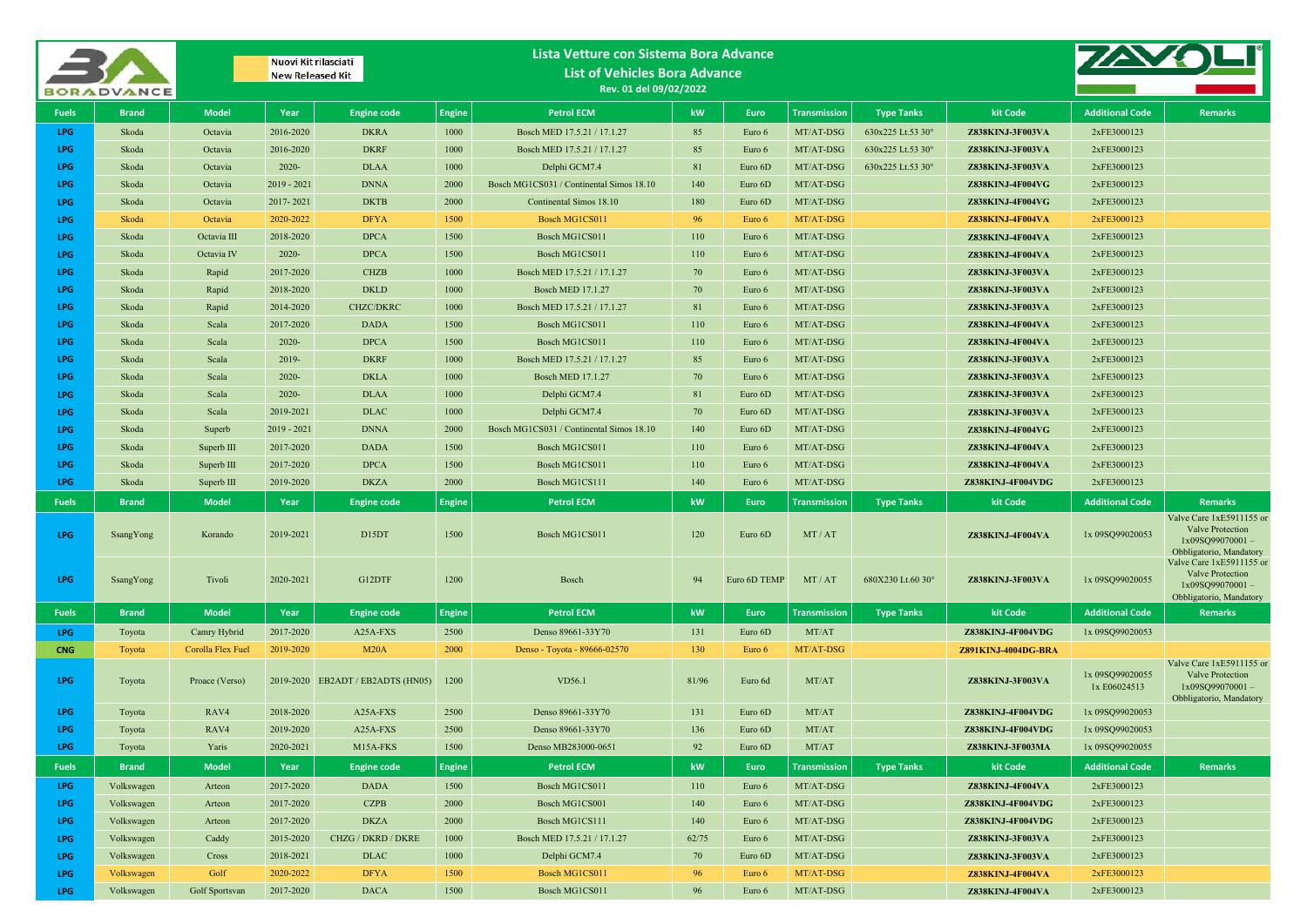| <b>BORADVANCE</b>        |                          |                       | Nuovi Kit rilasciati<br><b>New Released Kit</b> |                          |               | Lista Vetture con Sistema Bora Advance<br><b>List of Vehicles Bora Advance</b><br>Rev. 01 del 09/02/2022 |          |                   |                        |                   |                                      |                            |                |
|--------------------------|--------------------------|-----------------------|-------------------------------------------------|--------------------------|---------------|----------------------------------------------------------------------------------------------------------|----------|-------------------|------------------------|-------------------|--------------------------------------|----------------------------|----------------|
| <b>Fuels</b>             | <b>Brand</b>             | <b>Model</b>          | Year                                            | <b>Engine code</b>       | <b>Engine</b> | <b>Petrol ECM</b>                                                                                        | kW       | Euro              | <b>Transmission</b>    | <b>Type Tanks</b> | kit Code                             | <b>Additional Code</b>     | <b>Remarks</b> |
| LPG                      | Volkswagen               | Golf Sportsvan        | 2017-2020                                       | <b>DADA</b>              | 1500          | Bosch MG1CS011                                                                                           | 110      | Euro 6            | MT/AT-DSG              |                   | Z838KINJ-4F004VA                     | 2xFE3000123                |                |
| LPG                      | Volkswagen               | <b>Golf Sportsvan</b> | 2019-2020                                       | <b>DPBA</b>              | 1500          | Bosch MG1CS011                                                                                           | 96       | Euro 6            | MT/AT-DSG              |                   | Z838KINJ-4F004VA                     | 2xFE3000123                |                |
| <b>LPG</b>               | Volkswagen               | Golf Sportsvan        | $2015 -$                                        | <b>DKRF</b>              | 1000          | Bosch MED 17.5.21 / 17.1.27                                                                              | 85       | Euro 6            | MT/AT-DSG              | 600X220 Lt.47 30° | Z838KINJ-3F003VA                     | 2xFE3000123                |                |
| <b>LPG</b>               | Volkswagen               | Golf Sportsvan        | $2020 -$                                        | <b>DKLB</b>              | 1000          | <b>Bosch MED 17.1.27</b>                                                                                 | 63       | Euro 6            | MT/AT-DSG              | 600X220 Lt.47 30° | Z838KINJ-3F003VA                     | 2xFE3000123                |                |
| <b>LPG</b>               | Volkswagen               | <b>Golf VII</b>       | 2017-2020                                       | <b>DACA</b>              | 1500          | Bosch MG1CS011                                                                                           | 96       | Euro 6            | MT/AT-DSG              |                   | Z838KINJ-4F004VA                     | 2xFE3000123                |                |
| <b>LPG</b>               | Volkswagen               | <b>Golf VII</b>       | 2017-2020                                       | <b>DADA</b>              | 1500          | Bosch MG1CS011                                                                                           | 110      | Euro 6            | MT/AT-DSG              |                   | Z838KINJ-4F004VA                     | 2xFE3000123                |                |
| <b>LPG</b>               | Volkswagen               | Golf VII              | 2017-2020                                       | <b>DPCA</b>              | 1500          | Bosch MG1CS011                                                                                           | 110      | Euro 6            | MT/AT-DSG              |                   | Z838KINJ-4F004VA                     | 2xFE3000123                |                |
| <b>LPG</b>               | Volkswagen               | <b>Golf VII</b>       | 2014-2020                                       | <b>CHZC</b>              | 1000          | Bosch MED 17.5.21 / 17.1.27                                                                              | 81       | Euro 6            | MT/AT-DSG              | 600X220 Lt.47 30° | Z838KINJ-3F003VA                     | 2xFE3000123                |                |
| <b>LPG</b>               | Volkswagen               | <b>Golf VII</b>       | 2016-2020                                       | <b>CHZD</b>              | 1000          | Bosch MED 17.5.21 / 17.1.27                                                                              | 85       | Euro 6            | MT/AT-DSG              | 600X220 Lt.47 30° | Z838KINJ-3F003VA                     | 2xFE3000123                |                |
| <b>LPG</b>               | Volkswagen               | Golf VII              | 2017-2021                                       | <b>DKTB</b>              | 2000          | Continental Simos 18.10                                                                                  | 180      | Euro 6D           | MT/AT-DSG              |                   | Z838KINJ-4F004VG                     | 2xFE3000123                |                |
| <b>LPG</b>               | Volkswagen               | <b>Golf VII</b>       | 2021                                            | <b>DDSA</b>              | 2000          | Bosch MG1CS001                                                                                           | 132      | Euro 6D           | MT/AT-DSG              |                   | Z838KINJ-4F004VG                     | 2xFE3000123                |                |
| <b>LPG</b>               | Volkswagen               | <b>Golf VII</b>       | 2015-2020                                       | <b>DKRF</b>              | 1000          | Bosch MED 17.5.21 / 17.1.27                                                                              | 85       | Euro 6            | MT/AT-DSG              | 600X220 Lt.47 30° | Z838KINJ-3F003VA                     | 2xFE3000123                |                |
| <b>LPG</b>               | Volkswagen               | <b>Golf VIII</b>      | $2020 -$                                        | <b>DLAA</b>              | 1000          | Delphi GCM7.4                                                                                            | 81       | Euro 6D           | MT/AT-DSG              | 600X220 Lt.47 30° | Z838KINJ-3F003VA                     | 2xFE3000123                |                |
| <b>LPG</b>               | Volkswagen               | Jetta                 | 2019                                            | <b>DKFA</b>              | 2000          | Bosch MG1CS031 / Continental Simos 18.10                                                                 | 170      | Euro 6D           | MT/AT-DSG              |                   | Z838KINJ-4F004VG                     | 2xFE3000123                |                |
| <b>LPG</b>               | Volkswagen               | Passat                | 2017-2020                                       | <b>DADA</b>              | 1500          | Bosch MG1CS011                                                                                           | 110      | Euro 6            | MT/AT-DSG              |                   | Z838KINJ-4F004VA                     | 2xFE3000123                |                |
| <b>LPG</b>               | Volkswagen               | Passat                | 2018-2020                                       | <b>DPCA</b>              | 1500          | Bosch MG1CS011                                                                                           | 110      | Euro 6            | MT/AT-DSG              |                   | Z838KINJ-4F004VA                     | 2xFE3000123                |                |
| <b>LPG</b>               | Volkswagen               | Passat                | 2018-2020                                       | <b>CZPB</b>              | 2000          | Bosch MG1CS001                                                                                           | 140      | Euro 6            | MT/AT-DSG              |                   | Z838KINJ-4F004VDG                    | 2xFE3000123                |                |
| <b>LPG</b>               | Volkswagen               | Passat                | 2018-2020                                       | <b>DKZA</b>              | 2000          | Bosch MG1CS111                                                                                           | 140      | Euro 6            | MT/AT-DSG              |                   | Z838KINJ-4F004VDG                    | 2xFE3000123                |                |
| <b>LPG</b>               | Volkswagen               | Polo                  | 2017-2020                                       | <b>DADA</b>              | 1500          | Bosch MG1CS011                                                                                           | 110      | Euro 6            | MT/AT-DSG              |                   | Z838KINJ-4F004VA                     | 2xFE3000123                |                |
| <b>LPG</b>               | Volkswagen               | Polo                  | 2018-2020<br>2014-2020                          | <b>DPCA</b><br>CHZB/CHZL | 1500<br>1000  | Bosch MG1CS011<br>Bosch MED 17.5.21 / 17.1.27                                                            | 110      | Euro 6<br>Euro 6  | MT/AT-DSG<br>MT/AT-DSG | 600X220 Lt.47 30° | Z838KINJ-4F004VA                     | 2xFE3000123<br>2xFE3000123 |                |
| <b>LPG</b><br><b>LPG</b> | Volkswagen               | Polo                  | 2014-2020                                       | <b>CHZC</b>              | 1000          | Bosch MED 17.5.21 / 17.1.27                                                                              | 70<br>81 |                   |                        | 600X220 Lt.47 30° | Z838KINJ-3F003VA<br>Z838KINJ-3F003VA | 2xFE3000123                |                |
| <b>LPG</b>               | Volkswagen<br>Volkswagen | Polo                  | 2017-2020                                       | CHZJ / DKJA / DKRF       | 1000          | Bosch MED 17.5.21 / 17.1.27                                                                              | 85       | Euro 6            | MT/AT-DSG<br>MT/AT-DSG | 600X220 Lt.47 30° | Z838KINJ-3F003VA                     | 2xFE3000123                |                |
| <b>LPG</b>               | Volkswagen               | Polo<br>Polo          | 2017-2021                                       | <b>DLAC</b>              | 1000          | Delphi GCM7.4                                                                                            | 70       | Euro 6<br>Euro 6D | MT/AT-DSG              | 600X220 Lt.47 30° | Z838KINJ-3F003VA                     | 2xFE3000123                |                |
| <b>LPG</b>               | Volkswagen               | Polo                  | $2017 -$                                        | <b>DKZC</b>              | 2000          | Bosch MG1CS111                                                                                           | 147      | Euro $6/6D$       | MT/AT-DSG              |                   | Z838KINJ-4F004VDG                    | 2xFE3000123                |                |
| <b>LPG</b>               | Volkswagen               | Polo                  | 2018-2020                                       | <b>DKLA</b>              | 1000          | <b>Bosch MED 17.1.27</b>                                                                                 | 70       | Euro 6            | MT/AT-DSG              | 600X220 Lt.47 30° | Z838KINJ-3F003VA                     | 2xFE3000123                |                |
| <b>LPG</b>               | Volkswagen               | Polo VI               | $2020 -$                                        | <b>DLAA</b>              | 1000          | Delphi GCM7.4                                                                                            | 81       | Euro 6D           | MT/AT-DSG              | 600X220 Lt.47 30° | Z838KINJ-3F003VA                     | 2xFE3000123                |                |
| <b>LPG</b>               | Volkswagen               | T-Cross               | $2020 -$                                        | <b>DADA</b>              | 1500          | Bosch MG1CS011                                                                                           | 110      | Euro 6            | MT/AT-DSG              |                   | Z838KINJ-4F004VA                     | 2xFE3000123                |                |
| <b>LPG</b>               | Volkswagen               | T-Cross               | $2020 -$                                        | <b>DPCA</b>              | 1500          | Bosch MG1CS011                                                                                           | 110      | Euro 6            | MT/AT-DSG              |                   | Z838KINJ-4F004VA                     | 2xFE3000123                |                |
| <b>LPG</b>               | Volkswagen               | T-Cross               | 2018-2020                                       | <b>DKLA</b>              | 1000          | <b>Bosch MED 17.1.27</b>                                                                                 | 70       | Euro 6            | MT/AT-DSG              |                   | Z838KINJ-3F003VA                     | 2xFE3000123                |                |
| <b>LPG</b>               | Volkswagen               | T-Cross               | 2018-2020                                       | <b>DKRF</b>              | 1000          | Bosch MED 17.5.21 / 17.1.27                                                                              | 85       | Euro 6            | MT/AT-DSG              |                   | Z838KINJ-3F003VA                     | 2xFE3000123                |                |
| <b>LPG</b>               | Volkswagen               | T-Cross               | $2020 -$                                        | <b>DLAA</b>              | 1000          | Delphi GCM7.4                                                                                            | 81       | Euro 6D           | MT/AT-DSG              |                   | Z838KINJ-3F003VA                     | 2xFE3000123                |                |
| <b>LPG</b>               | Volkswagen               | Tiguan                | 2016-2020                                       | <b>DADA</b>              | 1500          | Bosch MG1CS011                                                                                           | 110      | Euro 6            | MT/AT-DSG              |                   | Z838KINJ-4F004VA                     | 2xFE3000123                |                |
| <b>LPG</b>               | Volkswagen               | Tiguan                | 2018-2020                                       | <b>DPCA</b>              | 1500          | Bosch MG1CS011                                                                                           | 110      | Euro 6            | MT/AT-DSG              |                   | Z838KINJ-4F004VA                     | 2xFE3000123                |                |
| <b>LPG</b>               | Volkswagen               | Tiguan                | 2016-2020                                       | <b>CZPA</b>              | 2000          | Bosch MG1CS001                                                                                           | 132      | Euro 6            | MT/AT-DSG              |                   | Z838KINJ-4F004VDG                    | 2xFE3000123                |                |
| LPG                      | Volkswagen               | Tiguan                | 2018-2020                                       | <b>DKZA</b>              | 2000          | Bosch MG1CS111                                                                                           | 140      | Euro 6            | MT/AT-DSG              |                   | Z838KINJ-4F004VDG                    | 2xFE3000123                |                |
| LPG                      | Volkswagen               | Tiguan                | 2018-2020                                       | <b>DNLA</b>              | 2000          | Bosch MG1CS111                                                                                           | 140      | Euro 6            | MT/AT-DSG              |                   | Z838KINJ-4F004VDG                    | 2xFE3000123                |                |
| LPG                      | Volkswagen               | Tiguan ALLSPACE       | $2017 - 2021$                                   | <b>DGUA</b>              | 2000          | Bosch MG1CS001                                                                                           | 137      | Euro 6D           | MT/AT-DSG              |                   | Z838KINJ-4F004VG                     | 2xFE3000123                |                |
| <b>LPG</b>               | Volkswagen               | Touran                | 2017-2020                                       | <b>DADA</b>              | 1500          | Bosch MG1CS011                                                                                           | 110      | Euro 6            | MT/AT-DSG              |                   | Z838KINJ-4F004VA                     | 2xFE3000123                |                |
| LPG                      | Volkswagen               | Touran                | 2018-2020                                       | <b>DKRB</b>              | 1000          | Bosch MED 17.5.21 / 17.1.27                                                                              | 85       | Euro 6            | MT/AT-DSG              | 720X230 Lt.73 30° | Z838KINJ-3F003VA                     | 2xFE3000123                |                |
| LPG                      | Volkswagen               | T-Roc                 | 2017-2020                                       | <b>DADA</b>              | 1500          | Bosch MG1CS011                                                                                           | 110      | Euro 6            | MT/AT-DSG              |                   | Z838KINJ-4F004VA                     | 2xFE3000123                |                |
| LPG                      | Volkswagen               | T-Roc                 | 2018-2020                                       | <b>DPCA</b>              | 1500          | Bosch MG1CS011                                                                                           | 110      | Euro 6            | MT/AT-DSG              |                   | Z838KINJ-4F004VA                     | 2xFE3000123                |                |
| LPG                      | Volkswagen               | T-Roc                 | 2017-2020                                       | <b>CZPB</b>              | 2000          | Bosch MG1CS001                                                                                           | 140      | Euro 6            | MT/AT-DSG              |                   | Z838KINJ-4F004VDG                    | 2xFE3000123                |                |
| LPG                      | Volkswagen               | T-Roc                 | 2017-2020                                       | <b>DKZA</b>              | 2000          | Bosch MG1CS111                                                                                           | 140      | Euro 6            | MT/AT-DSG              |                   | Z838KINJ-4F004VDG                    | 2xFE3000123                |                |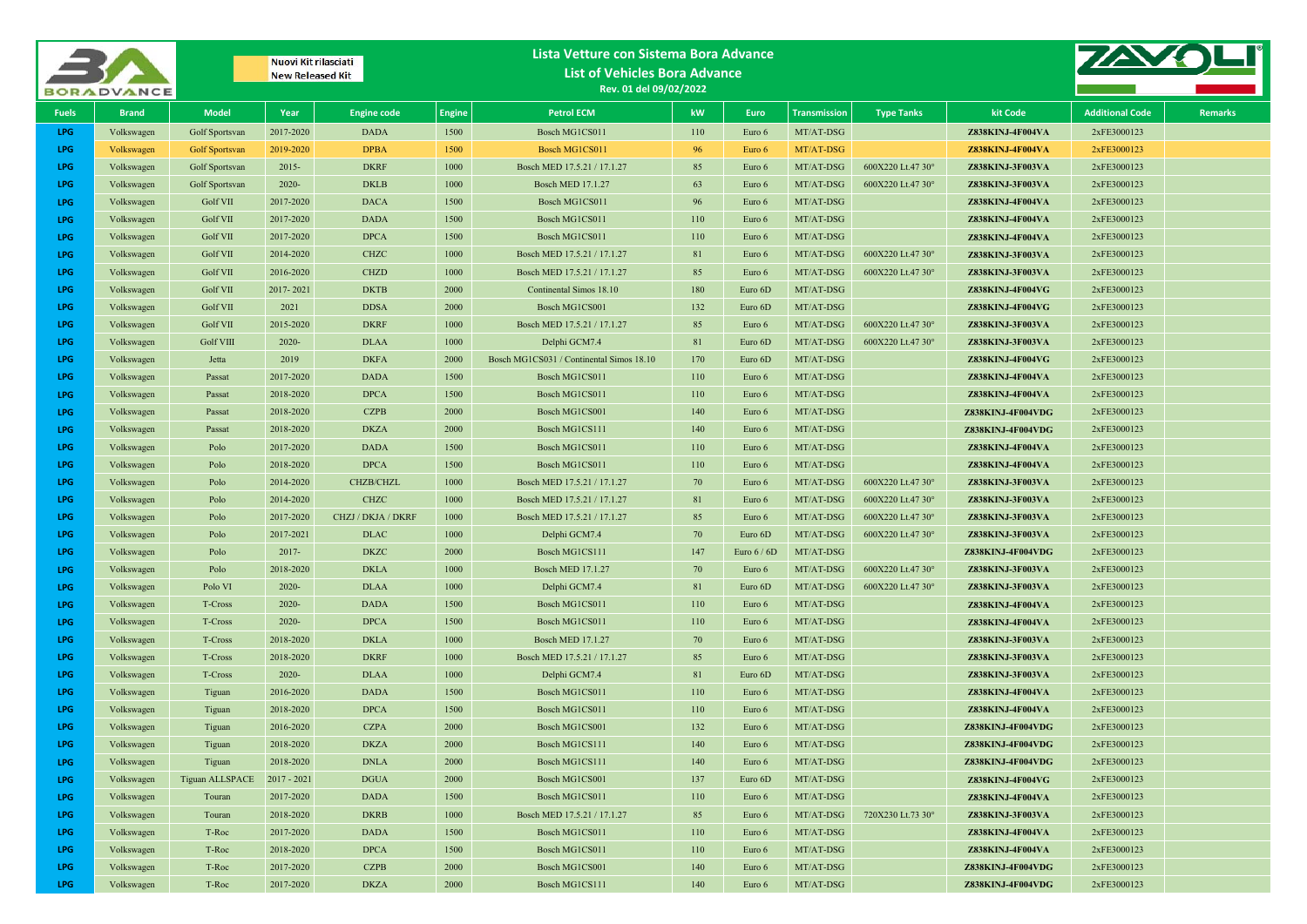|              | <b>BORADVANCE</b> | Nuovi Kit rilasciati<br><b>New Released Kit</b> |                        | Lista Vetture con Sistema Bora Advance<br><b>List of Vehicles Bora Advance</b><br>Rev. 01 del 09/02/2022 |               |                                  |            |                   |                     |                   |                                      |                                    |                |
|--------------|-------------------|-------------------------------------------------|------------------------|----------------------------------------------------------------------------------------------------------|---------------|----------------------------------|------------|-------------------|---------------------|-------------------|--------------------------------------|------------------------------------|----------------|
| <b>Fuels</b> | <b>Brand</b>      | <b>Model</b>                                    | Year                   | <b>Engine code</b>                                                                                       | <b>Engine</b> | <b>Petrol ECM</b>                | kW         | <b>Euro</b>       | <b>Transmission</b> | <b>Type Tanks</b> | kit Code                             | <b>Additional Code</b>             | <b>Remarks</b> |
| <b>LPG</b>   | Volkswagen        | T-Roc                                           | 2017-2020              | <b>CHZJ</b>                                                                                              | 1000          | Bosch MED 17.5.21 / 17.1.27      | 85         | Euro 6            | MT/AT-DSG           |                   | Z838KINJ-3F003VA                     | 2xFE3000123                        |                |
| LPG          | Volkswagen        | T-Roc                                           | 2017-2020              | <b>DKRA / DKRF</b>                                                                                       | 1000          | Bosch MED 17.5.21 / 17.1.27      | 85         | Euro 6            | MT/AT-DSG           |                   | Z838KINJ-3F003VA                     | 2xFE3000123                        |                |
| LPG          | Volkswagen        | T-Roc                                           | $2020 -$               | <b>DLAA</b>                                                                                              | 1000          | Delphi GCM7.4                    | 81         | Euro 6D           | MT/AT-DSG           |                   | Z838KINJ-3F003VA                     | 2xFE3000123                        |                |
| <b>LPG</b>   | Volkswagen        | $U_{p}$                                         | 2016-2020              | <b>CHZA</b>                                                                                              | 1000          | Bosch MED 17.5.21 / 17.1.27      | 66         | Euro 6            | MT/AT-DSG           |                   | Z838KINJ-3F003VA                     | 2xFE3000123                        |                |
| <b>LPG</b>   | Volkswagen        | Up                                              | 2017-2020              | <b>DKRA</b>                                                                                              | 1000          | Bosch MED 17.5.21 / 17.1.27      | 85         | Euro 6            | MT/AT-DSG           |                   | Z838KINJ-3F003VA                     | 2xFE3000123                        |                |
| LPG.         | Volkswagen        | Up                                              | 2018-2020              | <b>DKLC</b>                                                                                              | 1000          | <b>Bosch MED 17.1.27</b>         | 66         | Euro 6            | MT/AT-DSG           |                   | Z838KINJ-3F003VA                     | 2xFE3000123                        |                |
| <b>CNG</b>   | Volkswagen        | <b>Virtus Flex Fuel</b>                         | 2018-2020              | DHS                                                                                                      | 1000          | <b>Bosch MED 17.5.21</b>         | 94         | Euro 6            | MT/AT-DSG           |                   | Z891KINJ-3003A-BRA                   |                                    |                |
| <b>Fuels</b> | <b>Brand</b>      | <b>Model</b>                                    | Year                   | <b>Engine code</b>                                                                                       | <b>Engine</b> | <b>Petrol ECM</b>                | kW         | Euro              | <b>Transmission</b> | <b>Type Tanks</b> | kit Code                             | <b>Additional Code</b>             | <b>Remarks</b> |
| LPG          | Volvo             | <b>S60</b>                                      | 2019-2020              | B4204T35                                                                                                 | 2000          | Denso 32                         | 235        | Euro 6D           | MT/AT               |                   | Z838KINJ-4F004VG                     | 1x 09SQ99020053                    |                |
| LPG          | Volvo             | <b>S80</b>                                      | 2014-2018              | B4204T15                                                                                                 | 2000          | Denso 31459244                   | 162        | Euro 6            | MT/AT               |                   | Z838KINJ-4F004VG                     | 1x 09SQ99020053                    |                |
| <b>LPG</b>   | Volvo             | <b>S80</b>                                      | 2013-2017              | B4204T11                                                                                                 | 2000          | Denso 31459244                   | 180        | Euro 6            | MT/AT               |                   | Z838KINJ-4F004VG                     | 1x 09SQ99020053                    |                |
| LPG          | Volvo             | V40                                             | 2014-2017              | B4204T11                                                                                                 | 2000          | Denso 31459244                   | 180        | Euro 6            | MT/AT               |                   | Z838KINJ-4F004VG                     | 1x 09SQ99020053                    |                |
| <b>LPG</b>   | Volvo             | V <sub>40</sub>                                 | 2014-2018              | B4204T17                                                                                                 | 2000          | Denso 31459244                   | 90         | Euro 6            | MT/AT               |                   | Z838KINJ-4F004VG                     | 1x 09SQ99020053                    |                |
| <b>LPG</b>   | Volvo             | V <sub>40</sub>                                 | 2014-2018              | B4204T19                                                                                                 | 2000          | Denso 31459244                   | 140        | Euro 6            | MT/AT               |                   | Z838KINJ-4F004VG                     | 1x 09SQ99020053                    |                |
| LPG          | Volvo             | V <sub>40</sub>                                 | 2014-2018              | B4204T21                                                                                                 | 2000          | Denso 31459244                   | 140        | Euro 6            | MT/AT               |                   | Z838KINJ-4F004VG                     | 1x 09SQ99020053                    |                |
| <b>LPG</b>   | Volvo             | V <sub>40</sub>                                 | 2014-2018              | B4204T37                                                                                                 | 2000          | Denso 31459244                   | 112        | Euro 6            | MT/AT               |                   | Z838KINJ-4F004VG                     | 1x 09SQ99020053                    |                |
| <b>LPG</b>   | Volvo             | V <sub>40</sub>                                 | 2014-2018              | B4204T38                                                                                                 | 2000          | Denso 31459244                   | 90         | Euro 6            | MT/AT               |                   | Z838KINJ-4F004VG                     | 1x 09SQ99020053                    |                |
| <b>LPG</b>   | Volvo             | V60                                             | 2014-2018              | B4204T15                                                                                                 | 2000          | Denso 31459244                   | 162        | Euro 6            | MT/AT               |                   | Z838KINJ-4F004VG                     | 1x 09SQ99020053                    |                |
| LPG          | Volvo             | V60                                             | 2017-2018              | B4204T29                                                                                                 | 2000          | Denso 32203480                   | 240        | Euro 6D           | MT/AT               |                   | Z838KINJ-4F004VG                     | 1x 09SQ99020053                    |                |
| <b>LPG</b>   | Volvo             | <b>V60</b>                                      | 2014-2018              | B4204T19                                                                                                 | 2000          | Denso 31459244                   | 140        | Euro 6            | MT/AT               |                   | Z838KINJ-4F004VG                     | 1x 09SQ99020053                    |                |
| <b>LPG</b>   | Volvo             | V60/S60                                         | 2013-2018              | B4204T9                                                                                                  | 2000          | Denso 31312484                   | 225        | Euro 6            | MT/AT               |                   | Z838KINJ-4F004VG                     | 1x 09SQ99020053                    |                |
| <b>LPG</b>   | Volvo             | V60/S60                                         | 2014-2018              | B4204T11                                                                                                 | 2000          | Denso 31459244                   | 180        | Euro 6            | MT/AT               |                   | Z838KINJ-4F004VG                     | 1x 09SQ99020053                    |                |
| LPG          | Volvo             | V60/S60                                         | 2014-2018              | B4204T19                                                                                                 | 2000          | Denso 31459244                   | 140        | Euro 6            | MT/AT               |                   | Z838KINJ-4F004VG                     | 1x 09SQ99020053                    |                |
| <b>LPG</b>   | Volvo             | V60/S60                                         | 2014-2018              | B4204T37                                                                                                 | 2000          | Denso 31459244                   | 112        | Euro 6            | MT/AT               |                   | Z838KINJ-4F004VG                     | 1x 09SQ99020053                    |                |
| <b>LPG</b>   | Volvo             | V60/S60                                         | 2018-2020              | B4204T26                                                                                                 | 2000          | Denso 32203480                   | 184        | Euro 6D           | MT/AT               |                   | Z838KINJ-4F004VG                     | 1x 09SQ99020053                    |                |
| <b>LPG</b>   | Volvo             | V60/S60                                         | 2018-2020              | B4204T29                                                                                                 | 2000          | Denso 32242004                   | 228/240    | Euro 6D           | MT/AT               |                   | Z838KINJ-4F004VG                     | 1x 09SQ99020053                    |                |
| LPG          | Volvo             | V60/S60                                         | 2019-                  | B4204T31                                                                                                 | 2000          | Denso 32242004                   | 140        | Euro 6D           | MT/AT               |                   | Z838KINJ-4F004VG                     | 1x 09SQ99020053                    |                |
| <b>LPG</b>   | Volvo             | V70                                             | 2016-2017              | B4204T11                                                                                                 | 2000          | Denso 31459244                   | 180        | Euro 6            | MT/AT               |                   | Z838KINJ-4F004VG                     | 1x 09SQ99020053                    |                |
| LPG<br>LPG   | Volvo<br>Volvo    | V70                                             | 2016-2017<br>2016-2020 | B4204T19<br>B4204T23                                                                                     | 2000<br>2000  | Denso 31459244<br>Denso 32203480 | 140        | Euro 6<br>Euro 6D | MT/AT<br>MT/AT      |                   | Z838KINJ-4F004VG<br>Z838KINJ-4F004VG | 1x 09SQ99020053                    |                |
| LPG          | Volvo             | V90/S90<br>V90/S90                              | 2016-2020              | B4204T27                                                                                                 | 2000          | Denso 31                         | 187<br>235 | Euro 6            | MT/AT               |                   | Z838KINJ-4F004VG                     | 1x 09SQ99020053<br>1x 09SQ99020053 |                |
| LPG          | Volvo             | V90/S90                                         | 2016-2020              | B4204T27                                                                                                 | 2000          | Denso 32                         | 235        | Euro 6D           | MT/AT               |                   | Z838KINJ-4F004VG                     | 1x 09SQ99020053                    |                |
| LPG.         | Volvo             | V90/S90                                         | 2016-2020              | B4204T27                                                                                                 | 2000          | Denso 31                         | 246        | Euro 6            | MT/AT               |                   | Z838KINJ-4F004VG                     | 1x 09SQ99020053                    |                |
| <b>LPG</b>   | Volvo             | V90/S90                                         | 2016-2020              | B4204T27                                                                                                 | 2000          | Denso 32                         | 246        | Euro 6D           | MT/AT               |                   | Z838KINJ-4F004VG                     | 1x 09SQ99020053                    |                |
| LPG          | Volvo             | V90/S90                                         | 2017-2018              | B4204T29                                                                                                 | 2000          | Denso 32203480                   | 228/240    | Euro 6D           | MT/AT               |                   | Z838KINJ-4F004VG                     | 1x 09SQ99020053                    |                |
| LPG          | Volvo             | V90/S90                                         | $2017 -$               | B4204T31                                                                                                 | 2000          | Denso 32203480                   | 140        | Euro 6D           | MT/AT               |                   | Z838KINJ-4F004VG                     | 1x 09SQ99020053                    |                |
| LPG          | Volvo             | V90/S90                                         | 2018-2020              | B4204T26                                                                                                 | 2000          | Denso 32203480                   | 184        | Euro 6D           | MT/AT               |                   | Z838KINJ-4F004VG                     | 1x 09SQ99020053                    |                |
| LPG          | Volvo             | V90/S90                                         | 2018-2020              | B4204T29                                                                                                 | 2000          | Denso 32242004                   | 240        | Euro 6D           | MT/AT               |                   | Z838KINJ-4F004VG                     | 1x 09SQ99020053                    |                |
| LPG          | Volvo             | V90/S90                                         | 2016-2020              | B4204T35                                                                                                 | 2000          | Denso 31                         | 235/246    | Euro 6            | MT/AT               |                   | Z838KINJ-4F004VG                     | 1x 09SQ99020053                    |                |
| LPG          | Volvo             | V90/S90                                         | 2018-2020              | B4204T35                                                                                                 | 2000          | Denso 32                         | 235/246    | Euro 6D           | MT/AT               |                   | Z838KINJ-4F004VG                     | 1x 09SQ99020053                    |                |
| LPG          | Volvo             | XC40                                            | 2018-2020              | B4204T47                                                                                                 | 2000          | Denso 32                         | 140        | Euro 6D           | MT/AT               |                   | Z838KINJ-4F004VG                     | 1x 09SQ99020053                    |                |
| LPG          | Volvo             | <b>XC60</b>                                     | 2013-2018              | B4204T9                                                                                                  | 2000          | Denso 31312484                   | 225        | Euro 6            | MT/AT               |                   | Z838KINJ-4F004VG                     | 1x 09SQ99020053                    |                |
| LPG          | Volvo             | <b>XC60</b>                                     | 2014-2018              | B4204T11                                                                                                 | 2000          | Denso 31459244                   | 180        | Euro 6            | MT/AT               |                   | Z838KINJ-4F004VG                     | 1x 09SQ99020053                    |                |
| LPG          | Volvo             | <b>XC60</b>                                     | 2017-2020              | B4204T27                                                                                                 | 2000          | Denso 31                         | 235        | Euro 6            | MT/AT               |                   | Z838KINJ-4F004VG                     | 1x 09SQ99020053                    |                |